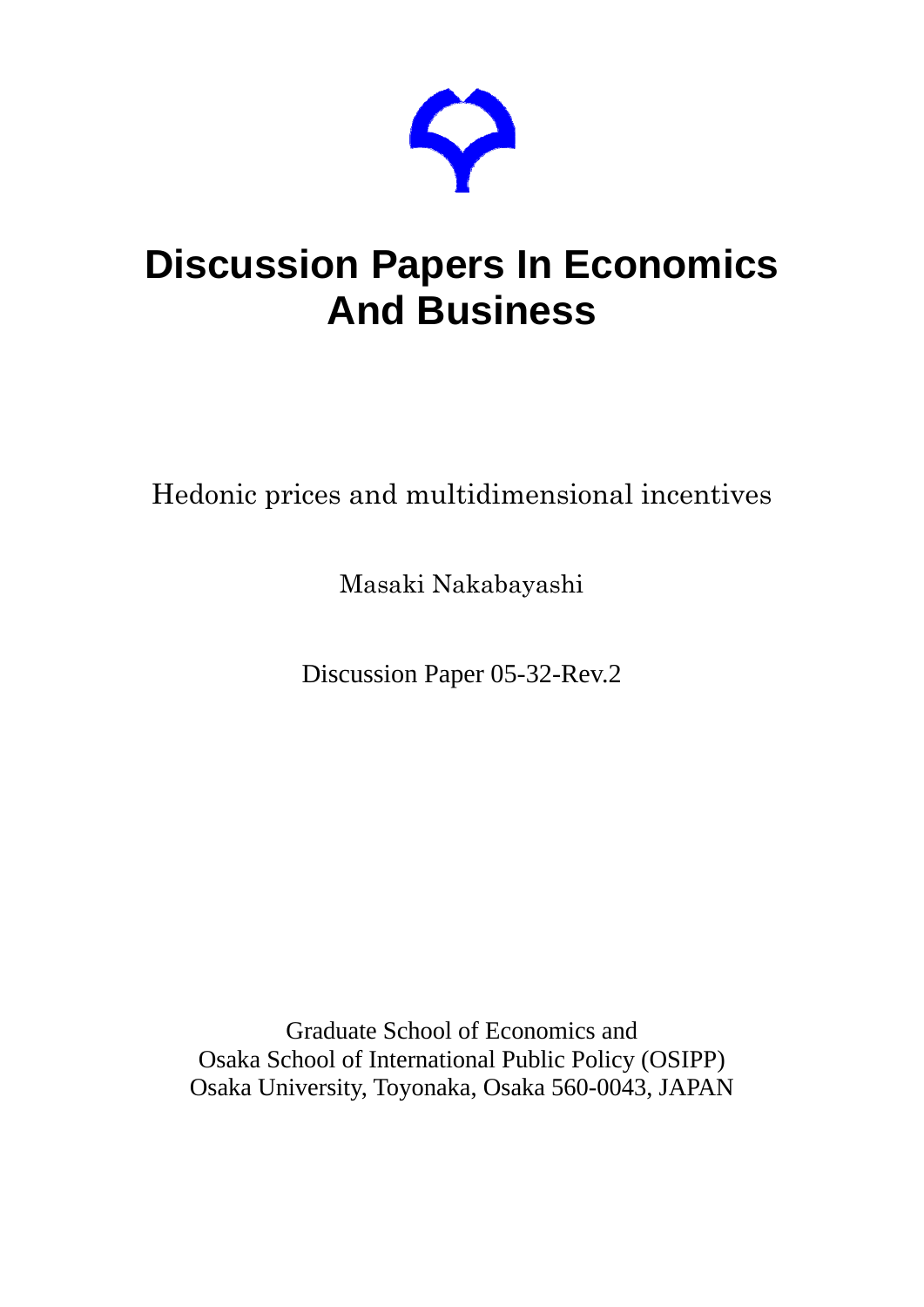## Hedonic prices and multidimensional incentives

Masaki Nakabayashi

Discussion Paper 05-32-Rev.2

May 2006

この研究は「大学院経済学研究科・経済学部記念事業」 基金より援助を受けた、記して感謝する。

Graduate School of Economics and Osaka School of International Public Policy (OSIPP) Osaka University, Toyonaka, Osaka 560-0043, JAPAN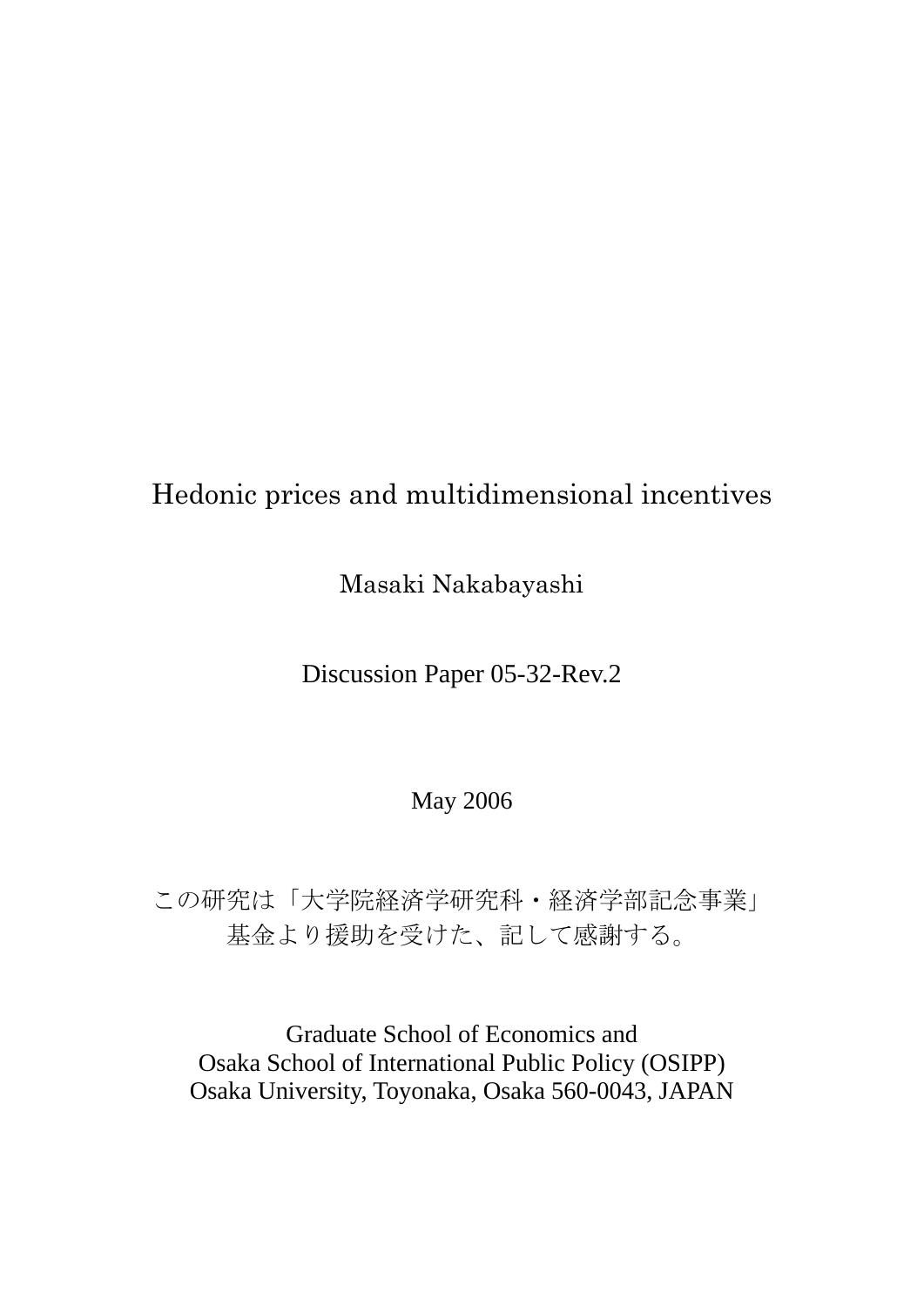## **Hedonic prices and multidimensional incentives**<sup>∗</sup>

Masaki Nakabayashi† Osaka University

May, 2006

#### **Abstract**

Human tasks are often multidimensional. Holmstrom and Milgrom (1991) concluded that "high-powered" incentives cannot work unless all dimensions of these tasks are observable in the firm. However, as this study shows, if the firm can observe the price vector of its products in the market, distinguish each dimension of the price vector, and connect the information with signals from workers in the firm, then the use of multidimensional "high-powered" incentives becomes feasible. Product differentiation with committed quality satisfies those conditions, which has been practiced by the Japanese, but not by the Western, manufacturing for a century.

**Key words**: multidimensional incentives, multitask incentives, high-powered incentives, hedonic prices, Japanese manufacturing. **JEL**: L22, D23, N65.

<sup>∗</sup>This is a revised version of Discussion Paper 05-32, December 2005. The author is deeply thankful to Paul R. Milgrom, Masahiko Aoki, Minjung Park, Shingo Ishiguro and Toshihiro Matsumura for their path-breaking suggestions and continuing kind supports. He also appreciates helpful comments from Michihiro Kandori, Akihiko Matsui, Felix Reichling, Andrew R. Nigrinis, Tetsuji Okazaki, Paul A. David, Avner Greif, Hideshi Itoh, Dan Sasaki, Luz Mariana Arias, Hirotake Hibari, Noriyuki Yanagawa, Kazumi Hori, Yasuyuki Sawada, Takashi Kurosaki, Yasuhiro Omori, Keijiro Otsuka, Gavin Wright, Masamitsu Ohnishi, Naofumi Nakamura, Yoshiyuki Takeuchi, Takenobu Yuki, Yasuo Takatsuki, Ryo Kambayashi and the participants of seminars at University of Tübingen, Osaka University, University of Tokyo, Hitotsubashi University, and Stanford University. This study has been supported by JSPS Postdoctoral Fellowships for Research Abroad (2002-2004, No. 559) and by JSPS Grant-in-Aid for Scientific Research (No. 18203024, No. 17330048, No. 17330077).

<sup>†</sup>Corresponding address: Graduate School of Economics, Osaka University, Machikaneyama 1-7, Osaka 560- 0043, Japan. phone: +81-6-6850-5240. e-mail address: masaki@econ.osaka-u.ac.jp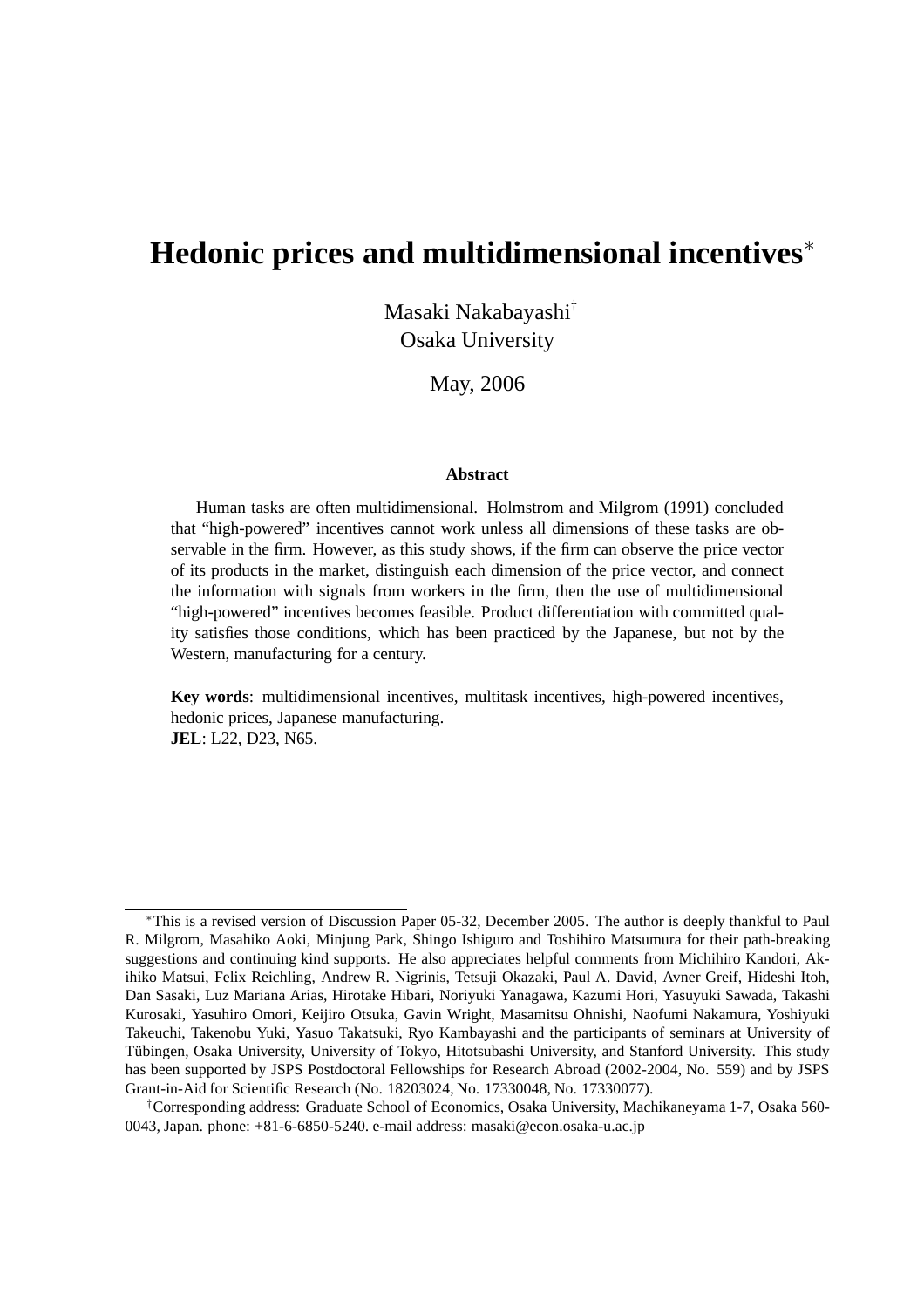## **I. Introduction: hedonic prices and effort vectors**

## **A. "Low-powered" incentives in the Western manufacturing and theory**

Stock prices are often thought to be good signals of executives' performance, given that profits are their "products." Then, the price of products seems to be similarly used as a signal to evaluate the performance of workers. This paper analyzes the conditions under which "high-powered" incentives, $<sup>1</sup>$  connected with information about the product price, could be efficient.</sup>

Many tasks are multidimensional especially where multiple dimensions of product quality are critical. In that case it could be beneficial to control relevant dimensions of workers' task to keep the optimal vector of quality.

However, a common style of business in the American manufacturing has been the mass production of goods by unskilled workers. At this extreme, the benefit from multidimensional incentives is relatively small because the premium derived from better quality is small. On the other hand, Europe has a tradition of manufacturing luxury goods by skilled workers. In this case, a multidimensional incentive becomes less manageable because it is harder to evaluate the artistically high quality in separate and standardized terms. At both extremes, multidimensional incentives for workers do not seem to work well. Production of standardized or luxury goods with "low-powered" incentives for workers is an equilibrium in the Western manufacturing.

This fits the argument forwarded by Ronald Coase and elaborated by Oliver Williamson. Coase thought a firm replaces the price mechanism with a planned coordination of inputs to avoid the cost of pricing.<sup>2</sup> Here a firm is supposed to be intrinsically reluctant to price inputs, or equivalently, provide incentives. Williamson represented this idea using a clear concept: "lowpowered" incentives are generally used in the firm while "high-powered" incentives, which explicitly price inputs, exist in the market.<sup>3</sup> They believed the main role of modern firms lies in minimizing transaction costs rather than providing incentives with workers, and this views coincided with practices in the Western manufacturing for the last one century.

## **B. Linking "hedonic prices" with incentives**

However, as mentioned by Alchian and Demsetz (1972) and Rosen (1988), the centralized pricing of tasks through a better-organized flow of information within the firm could be more efficient than decentralized pricing in the market, if it is too costly to observe the market price of each task because of jointed production, although the signals related to the performance of each task are observable in the firm. This in-house pricing that composes the internal labor market can be used for career concerns as long-term evaluation, combined with "low-powered" incentives for short-term evaluation, as shown in Williamson, Wachter and Harris (1975), and formalized as the "career concerns" model by Holmstrom (1999) and Dewatripont, Jewitt and

<sup>&</sup>lt;sup>1</sup>"High powered" incentives reflect a payment explicitly based on observed performance and "low-powered" on a payment based on the opportunity cost of labor. Hence a "low-powered" incentive can be interpreted as a compensation scheme that only satisfies the participation constraint. Williamson (1985), pp. 131-162.

 ${}^{2}$ Coase (1937), p. 391.

<sup>3</sup>Williamson (1985), pp. 131-162.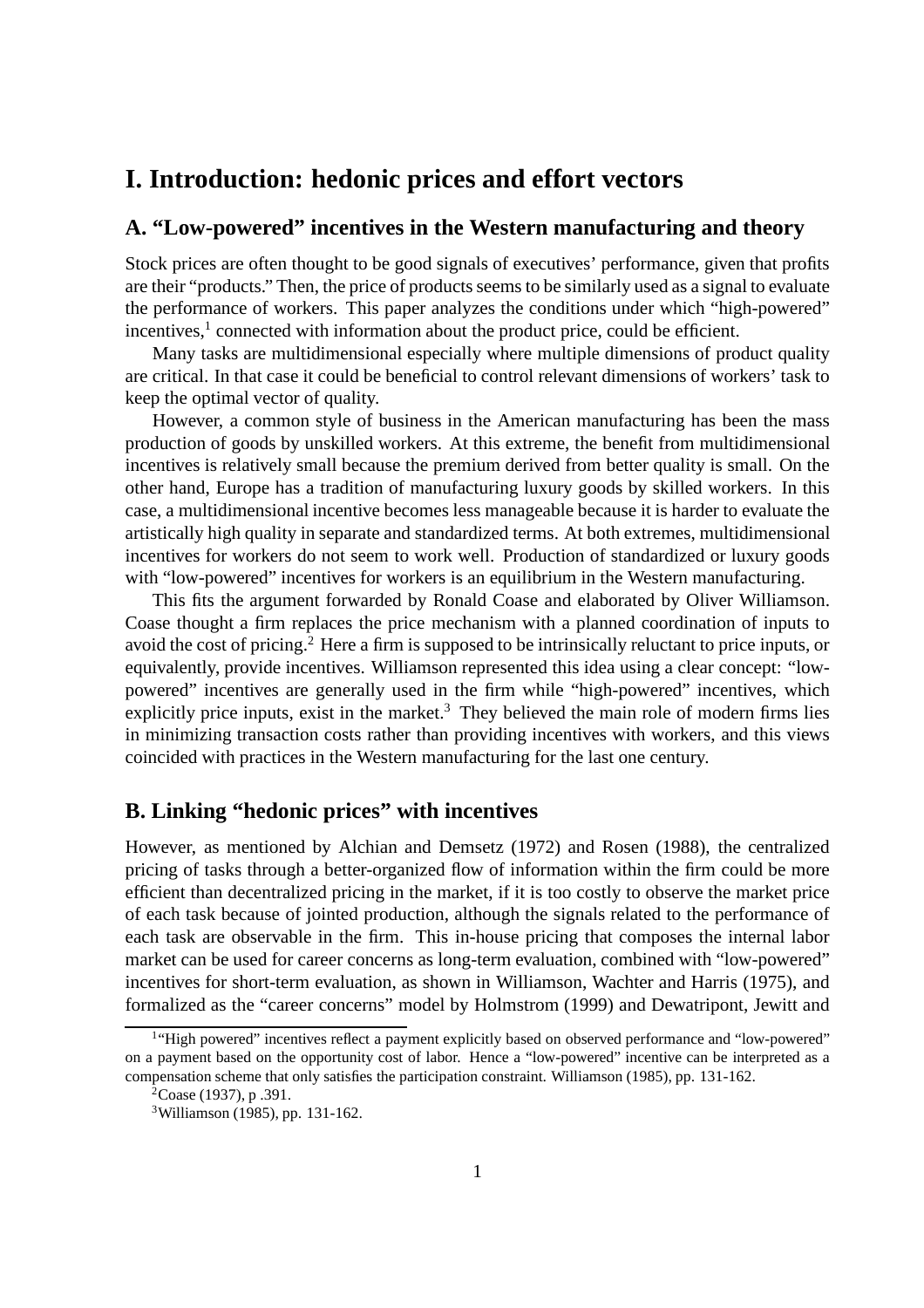Tirole (1999). But in theory the centralized pricing of tasks could also work for short-term evaluation, *i.e.*, provide "high-powered" incentives. If a firm can infer implicit relative prices of each dimension of tasks evaluated in the market, then the firm can adjust its "high-powered" incentive as an in-house pricing to maximize its profit. Observed multidimensional prices called "hedonic prices" could thus be useful instruments to give "high-powered" incentives.

As Rosen (1974) pointed out, "hedonic prices" of differentiated products are more observable than those of generic goods. But at the same time, the mystical value of luxuries might be difficult to decompose into several dimensions of a hedonic price. In contrast, hedonic prices of differentiated goods consisting of several decomposable factors of quality in the middlerange market seem easier to identify. Then it is feasible for firms in the middle range market to connect the information about the hedonic prices of their products with the multidimensional tasks required in production to provide explicit multidimensional, or, multitask "high-powered" with workers and to optimally control their multidimensional efforts. Hence the production for middle range market with the "high-powered" incentives for workers is another possible equilibrium, with other equilibria of "low-powered incentives" with standardized or luxury goods seen in the Western manufacturing.

The Japanese manufacturing linked hedonic prices to incentives and moved to this equilibrium from the beginning of its modernization since the middle 1880s, and the earliest and the most important example was the modernization of silk reeling from the middle 1880s to the 1900s.<sup>4</sup> In the industry, which was one of the most important driving force of the Japanese economy due to its huge exports to the US before World War II, multidimensional wage schemes had been developed by the early 1900s. Interestingly this was the time when firms tried to differentiate their products by establishing their own brands in the New York market, which was the largest in the world. While the quality of raw silk consisted of various aspects, Japanese manufacturers focused on only a few critical and well-observed dimensions of quality, committed to them under their brand names, and provided workers with incentives to focus on these dimensions of quality. Japanese raw silk acquired a vast share in the US market, although the high-end of the market was continuously held by Italian raw silk, and the low-end was occupied by Chinese.

## **C. Multiple signals of multiple tasks**

This study is motivated by Holmstrom and Milgrom (1991). An insight of them was in their focus on the optimization of the "direction" of vector-valued effort rather than just its "scalar."<sup>5</sup> Most work done by human beings are multidimensional while work done by engines are measured by a single scalar, such as horse-power or torque. For instance, individual workers often have to perform along at least two dimensions: increasing productivity and retaining quality. As easily imagined, it is more difficult to make individuals work both fast and carefully, rather than

<sup>&</sup>lt;sup>4</sup>The silk reeling industry is an industry that produces raw silk threads from cocoons. Raw silk is used as a material for luxury clothes. For descriptive research on the silk reeling industry of Japan, see Nakabayashi (2003, forthcoming).

<sup>&</sup>lt;sup>5</sup>Hence, a "direction" mentions exactly the "direction" of a vector in  $\mathbb{R}^m$  where  $m \geq 2$ , rather than just + or − in <sup>R</sup>.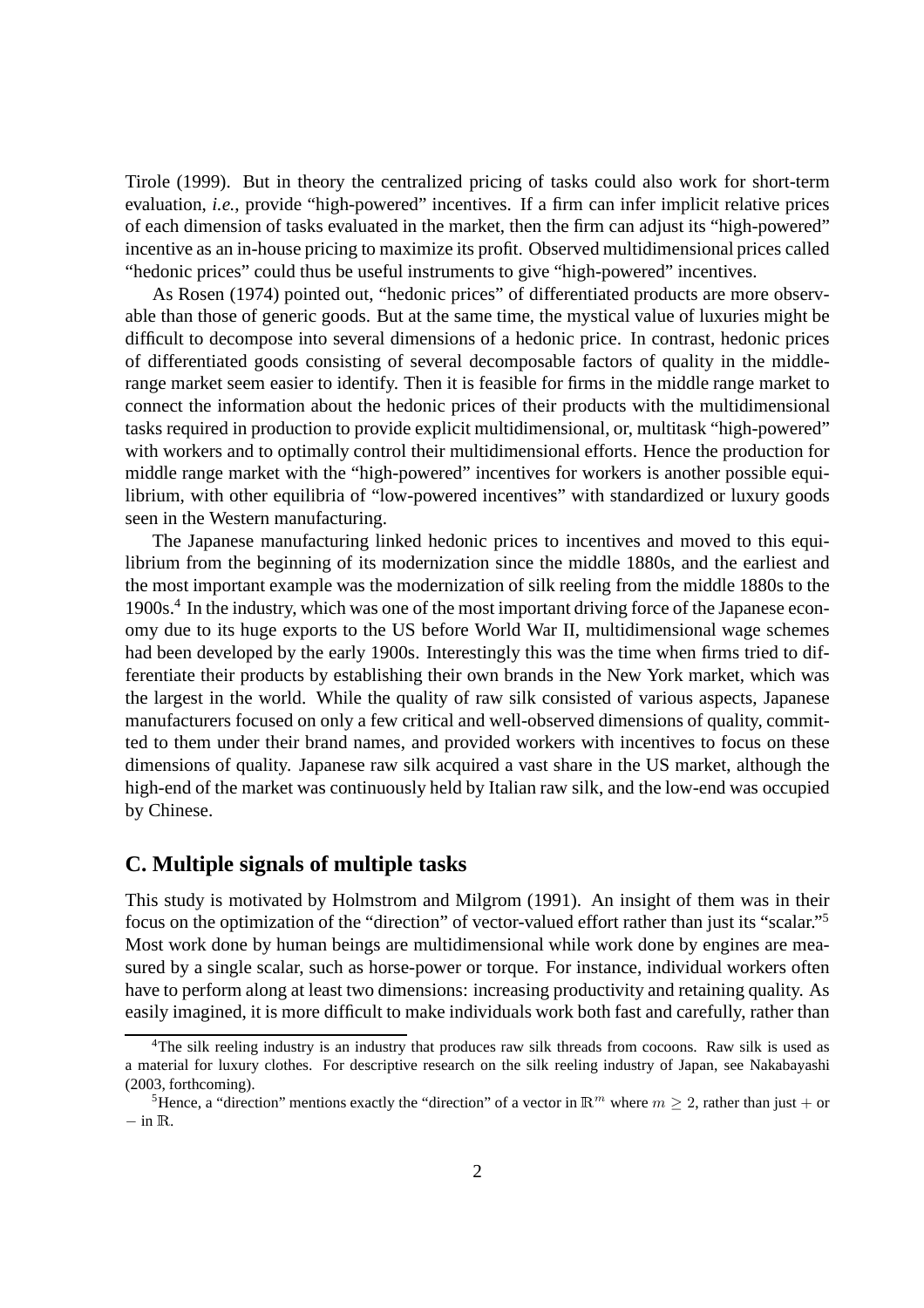just work fast or just carefully. Indeed the result of Holmstrom and Milgrom (1991) emphasizes it is difficult for multidimensional "high-powered" incentives to work in a firm.

However, as implied by Holmstrom and Milgrom (1991), it could become easier to use if some signals of each dimension of effort vector become observable by the firm. One important signal that the firm could observe is the price vector of its products; the hedonic price. As shown later, implementing "high-powered" incentives become feasible if the firm can observe the hedonic price of its products. Intuitively, *The more signals, the better it is for the firm to provide incentives*, and this intuition is easily evoked by the "sufficient statistic" result in Holmstrom (1979). To be utilized for multidimensional incentives, however, multiple signals have to satisfy another condition: each dimension of each signal must be distinguishable to the principal. We can summarize main features of the conditions for multidimensional incentives to work on the models in Holmstrom and Milgrom (1991) and in this study as follows:

#### **Multidimensional incentives based on one signal** (Holmstrom and Milgrom (1991))

*Each dimension of the vector-valued signal must be observable, but each dimension of the error vector of the vector-valued signal can be dependent to each other.*

#### **Multidimensional incentives based on more than one signals** (this study)

*Some dimensions of some vector-valued signals can be unobservable, but each dimension of the error vector of all vector-valued signals must be independent to each other*.

While those conditions will be analyzed in detail in the next section, predictions from this study are:

*If a firm knows the multidimensional price vector of its products in the market, distinguishes each dimension of the price vector, and establishes a production organization where the information is preserved and utilized to control production, then the firm can optimize the effort vectors of its workers by introduction of multidimensional incentives.*

Hence, this study inquires conditions under which the constraints on multidimensional "high-powered" incentives are relaxed in a sense, but are strengthened in another sense. If a firm can observe the price vector of its products, the dependance on the signal in the firm could be reduced. However, for the price vector to be useful information to give incentives, it is necessary that each dimension of the price vector can be distinguished. This condition seems to be satisfied in the middle range market of the products, but neither in the low-end nor in the high-end market.

After Holmstrom and Milgrom (1991) presented their theoretical prediction about the difficulty of applying multidimensional incentives within a firm, the conditions under which their use becomes feasible have never been considered.<sup>6</sup> This research tries to close this gap in the literature.

 $6$ An empirical study by Margaret Slade, which applies the Holmstrom and Milgrom (1991) model, showed how their model exactly fits transactions in the market, not within a firm, of the Western world (Slade (1996)). In the Holmstrom and Milgrom (1991) model, the risk aversion of the agent plays a critical role, and so another theoretical prediction by them was that multidimensional/multitask incentives could be optimal for executives who bear more risk than employees, which was considered by Feltham and Xie (1994) and Preyra and Pink (2001).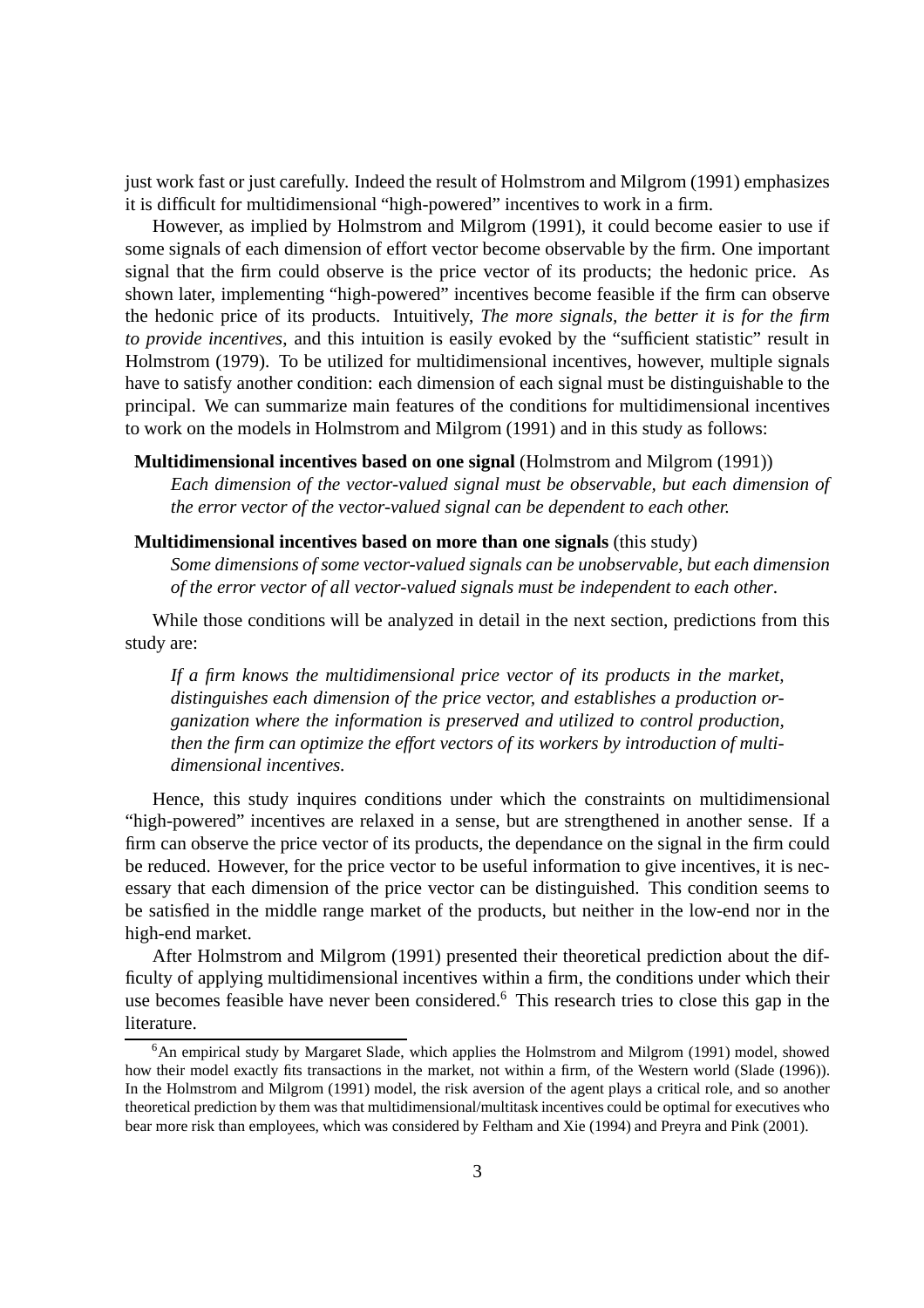In the section **II**, some theoretical predictions are deduced from the model under hedonic prices. While Holmstrom and Milgrom (1991) analyzed the function of incentives within an organization, this paper is also interested in the stream of information that flows from the market into an organization. Inquired first will be the condition where more than two signals can be utilized to provide incentives, considered then will be a case where two signals – observed performance in the firm and observed price vector of the products in the market – are utilized.

Section **III** estimates the compensation scheme in a silk reeling factory, and depicts its changes from the 1890s to 1910s. It will be shown that a 4-dimensional wage scheme was built in the early 1900s when the firm established its own brand name to differentiate its products.

Section **IV** evaluates how each dimension of the workers' effort was optimized.

Section **V** sums up the results and discusses further related topics.

## **II. Theoretical predictions**

## **A. The standard model of multidimensional incentives**

The model from Holmstrom and Milgrom (1991) is first outlined here. Consider a multidimensional task. An agent has a particular amount of attention as her/his endowment, and allots her/his attention to each dimension, which composes an effort vector  $\boldsymbol{t}^{\mathrm{T}} = (t_1, t_2, ..., t_m)$ .

Suppose that there are two dimensions  $t_1$  and  $t_2$  in the task, and that the principal observes signals  $x_1$  and  $x_2$  of  $t_1$  and  $t_2$ , and relates these signals to the wage. If the two dimensions are substitutes and one of them is unobservable, then the agent tries to get a higher wage by increasing her/his effort for the observable one and decreasing effort for the unobservable one. In this case, it is necessary to use "low-powered" instead of "high-powered" incentives in order to have workers pay attention to both of  $t_1$  and  $t_2$ . We can summarize the discussion on "lowpowered" incentives in Holmstrom and Milgrom (1991) as follows: Suppose that inputs to each dimension of the task are substitutes. Then, unless every dimension of the task is sufficiently observable, multidimensional "high-powered" incentives are generally difficult to apply, and "low-powered" incentives are more efficient.<sup>7</sup>

## **B. Hedonic prices in the market and multidimensional tasks in the firm**

Since Waugh (1928) and Court (1939), the quality of products has been thought to be intrinsically multidimensional.<sup>8</sup> Suppose that consumers in the market have a multidimensional utility function that is concave with respect to every term of the product quality, and they assign an *l*-list of quality magnitude  $(q_1, q_2, \ldots, q_l)$  to amount Q of a product they purchase; *i.e.*, suppose that the market has a hedonic price function  $p(q')$ . Hence, the hedonic price  $p(q')$  is a mapping from a vector  $q'$ , whose coordinates specify the quality magnitude of the product to a specific amount of money p. By marginally changing the relevant quality  $q_i$ , where  $i = 1, ..., l$ , the firm

 $7$ Holmstrom and Milgrom (1991), pp. 34-35.

<sup>8</sup>Also see Court (1941a, 1941b), Griliches (1961), Lancaster (1966), Baumol (1967), Rosen (1974), and Epple (1987).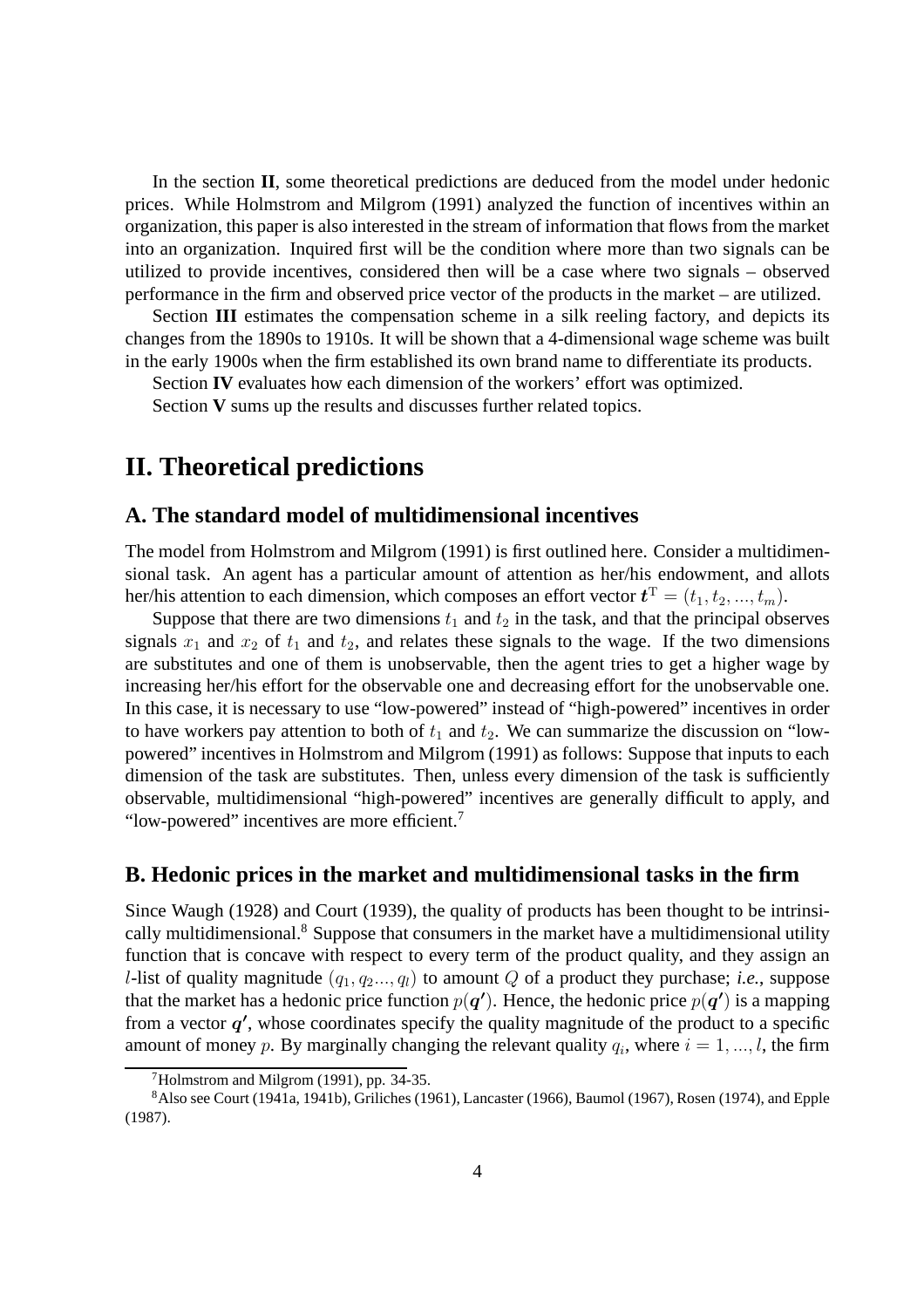accordingly observes marginal changes of price, thus can approximate the shape of hedonic price function  $p(\boldsymbol{q}')$  in the neighborhood of the amount Q of the product.

Then, the firm can infer the  $(l + 1)$ -dimensional price vector of the product  $p(q)^T =$  $p(p_1(q_1), ..., p_l(q_l), p_{l+1}(q_{l+1}))$ , where  $q_{l+1}$  specifies the quantity, *i.e.*,  $q_{l+1} = Q$ .

## **C. The model of multidimensional incentives with multiple signals**

Now consider a case where a risk-neutral principal utilizes  $n$  signals of a risk-averse agent's effort vector t. Put  $m = l + 1$ , which is the number of dimension of the price vector of product, and suppose,

- $t \gg 0$ : k-dimensional effort vector generated by the agent.
- $C(t)$ : private cost function of the agent, which is strictly convex.
- $B(t)$ : gross benefit to the principal, realized by the agent's effort.
- $\mu_j(t): \mathbb{R}^k \to \mathbb{R}^m_+$  where  $j = 1, ..., n$ : m-dimensional outcome realized by the k-dimensional effort vector  $t$ .
- $x_j(t) = \mu_j(t) + \epsilon_j$ : m-dimensional signal vector of m-dimensional outcome vector  $\mu_j(t)$ , observed by the principal.  $\epsilon_j$  stands for the measurement error vector of the outcome vector  $\mu_j$ .  $\epsilon_1, ..., \epsilon_n$  are independently distributed with  $\epsilon_j \sim N(0, \Sigma_j)$ .

 $u(w - C(t)) = -e^{-r[w - C(t)]}$ : Constant Absolute Risk-Averse utility function of the agent.<sup>9</sup>

 $\alpha$ : *m*-dimensional incentive vector.

 $\beta$ : transfer of total surplus for allocation.

Suppose  $k = m$ , and the *i*-th coordinate of  $\mu_j$ ,  $\mu_{ji}$ , is a one-to-one mapping of the *i*-th coordinate  $t_i$  of  $t$ . Then the principal can use the signal  $x_j$ ,  $j = 1, ..., n$ , to construct the compensation scheme, which extends the model of Holmstrom and Milgrom (1991) for multiple signals, such that

(1) 
$$
w = \boldsymbol{\alpha}^{\mathrm{T}} \left[ \boldsymbol{\varGamma}_{1} \boldsymbol{x}_{1}(t) + \boldsymbol{\varGamma}_{2} \boldsymbol{x}_{2}(t) + \ldots + \boldsymbol{\varGamma}_{n} \boldsymbol{x}_{n}(t) \right] + \beta = \boldsymbol{\alpha}^{\mathrm{T}} \left[ \sum_{h=1}^{n} \boldsymbol{\varGamma}_{h} \left[ \boldsymbol{\mu}_{h}(t) + \boldsymbol{\epsilon}_{h} \right] \right] + \beta,
$$

where  $\Gamma_j$  is a  $k \times k$  matrix. Then,

$$
u\left(CE\right) = E\left[u\left(w - C(t)\right)\right] = -e^{-r\left[\alpha^{\mathrm{T}}\sum_{h=1}^{n}\Gamma_{h}\mu_{h}(t)+\beta - C(t)-\frac{r}{2}\alpha^{\mathrm{T}}\left[\sum_{h=1}^{n}\Gamma_{h}\Sigma_{h}\Gamma_{h}\right]\alpha\right]},
$$

so that the agent's Certainty Equivalent is

<sup>&</sup>lt;sup>9</sup>Holmstrom and Milgrom (1987), p. 307.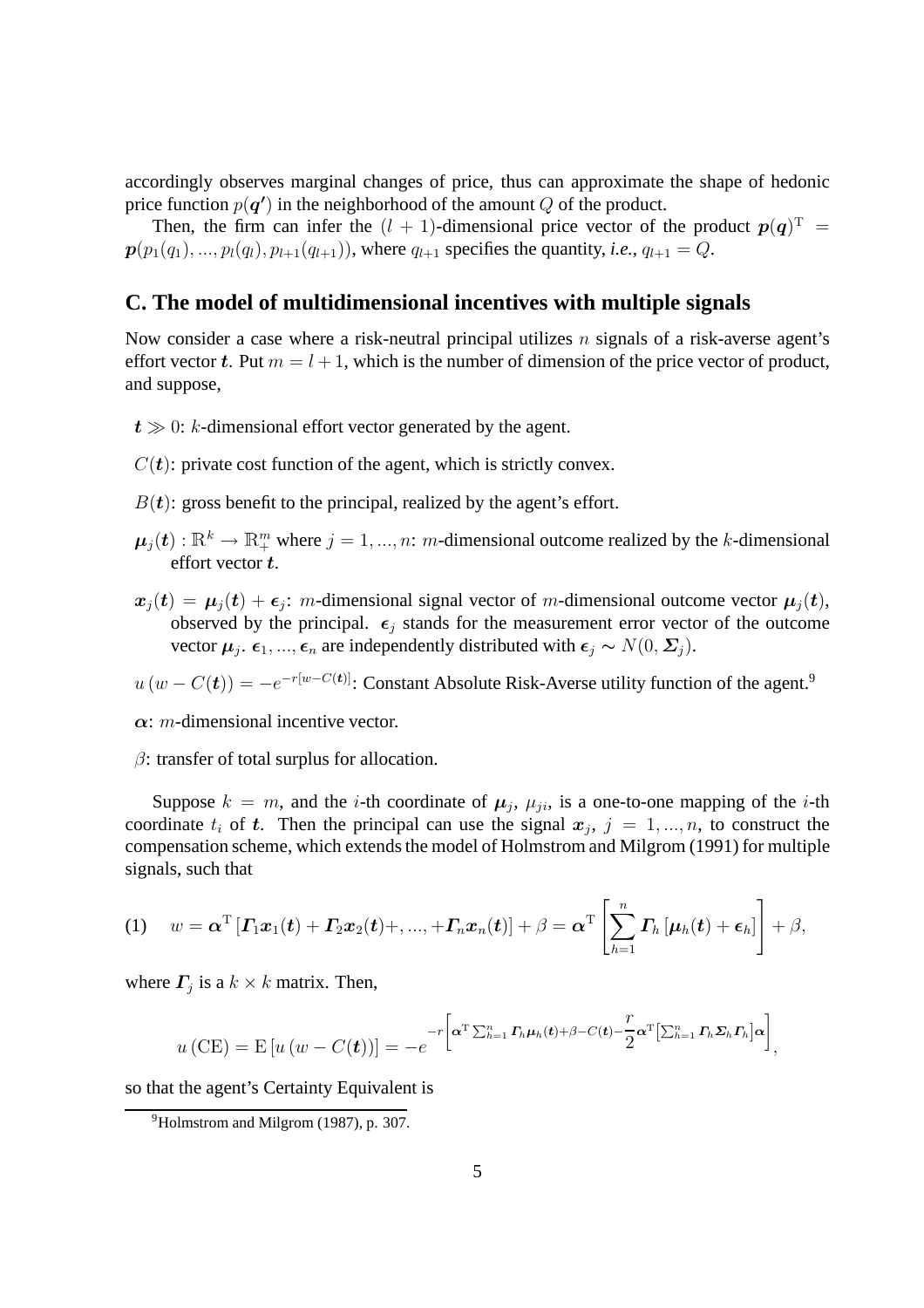$$
CE = \boldsymbol{\alpha}^{\mathrm{T}} \left[ \sum_{h=1}^{n} \boldsymbol{\varGamma}_h \boldsymbol{\mu}_h(t) \right] + \beta - C(t) - \frac{r}{2} \boldsymbol{\alpha}^{\mathrm{T}} \left[ \sum_{h=1}^{n} \boldsymbol{\varGamma}_h \boldsymbol{\Sigma}_h \boldsymbol{\varGamma}_h \right] \boldsymbol{\alpha},
$$

and the Total Surplus is

$$
TS = B(\boldsymbol{t}) - C(\boldsymbol{t}) - \frac{r}{2}\boldsymbol{\alpha}^{\mathrm{T}}\left[\sum_{h=1}^{n} \boldsymbol{\varGamma}_h \boldsymbol{\varSigma}_h \boldsymbol{\varGamma}_h\right] \boldsymbol{\alpha}.
$$

Then the contract  $(t, \alpha, \beta, \Gamma_i), j = 1, ..., n$ , must solve

(2) 
$$
\max_{\boldsymbol{\varGamma}_j,\ \boldsymbol{\alpha}} B(\boldsymbol{t}) - C(\boldsymbol{t}) - \frac{r}{2} \boldsymbol{\alpha}^{\mathrm{T}} \left[ \sum_{h=1}^n \boldsymbol{\varGamma}_h \boldsymbol{\varSigma}_h \boldsymbol{\varGamma}_h \right] \boldsymbol{\alpha}, \ \ j = 1, ..., n,
$$

(3) subject to 
$$
\mathbf{t} = \underset{\mathbf{t}'}{\operatorname{argmax}} \ \alpha^{\mathrm{T}} \left[ \sum_{h=1}^{n} \boldsymbol{\varGamma}_h \boldsymbol{\mu}_h(\mathbf{t}') \right] + \beta - C(\mathbf{t}').
$$
 (IC)

The principal must choose the optimal weight of signals  $\Gamma_i^*$  $j^*$  such that the variance of wage  $\alpha^T \left[\sum_{h=1}^n \Gamma_h \Sigma_h \Gamma_h \right] \alpha$  is minimized. Here we have to note there exists a condition to be satisfied by each covariance matrix  $\Sigma_j$ , for the uniqueness of this problem's solution.

#### **Proposition 1.**

*For*  $j = 1, ..., n$ , suppose that each dimension of the measurement error  $\epsilon_j$  of the signal  $x_j$  is *nonzero so that the variance of each dimension of*  $\epsilon_j$  *is positive. Then, the optimal contract which solves* (2) *is unique only if all dimensions of*  $\epsilon_j$  *are independent from each other, so that the covariance matrix*  $\Sigma_j$  *of*  $\epsilon_j$  *is diagonal.* 

*Proof.* See the Appendix.

**Proposition 1** says each dimension of the signals must be clearly distinguishable from other dimensions by the principal. If some dimensions of  $\epsilon_i$  are not independent, then the signal  $x_i$ cannot be utilized as a signal of the same dimensions of the effort vector  $t$  with other signals  $x_1, ..., x_{j-1}, x_{j+1}, ..., x_n$  in the compensation scheme (1). If the principal nevertheless wants to use such  $x_j$ , he should use it as a signal of another aspect of the agent's effort.

Therefore, if the principal wants to use multiple signals by the procedure shown above, each dimension of any signal must be distinguishable from each other, *i.e.*, respective elements of the signals must be easy to find. If the firm, for instance, wants to use the hedonic price of its products, each factor of the product quality must be observed by consumers easily, so that each dimension of the product's hedonic price is separately observed by the firm. In other word, the hedonic price cannot be used as a signal if the composition of the quality product is very complicated so that respective factor of the quality is not well distinguishable to consumers, as happens for very luxury goods.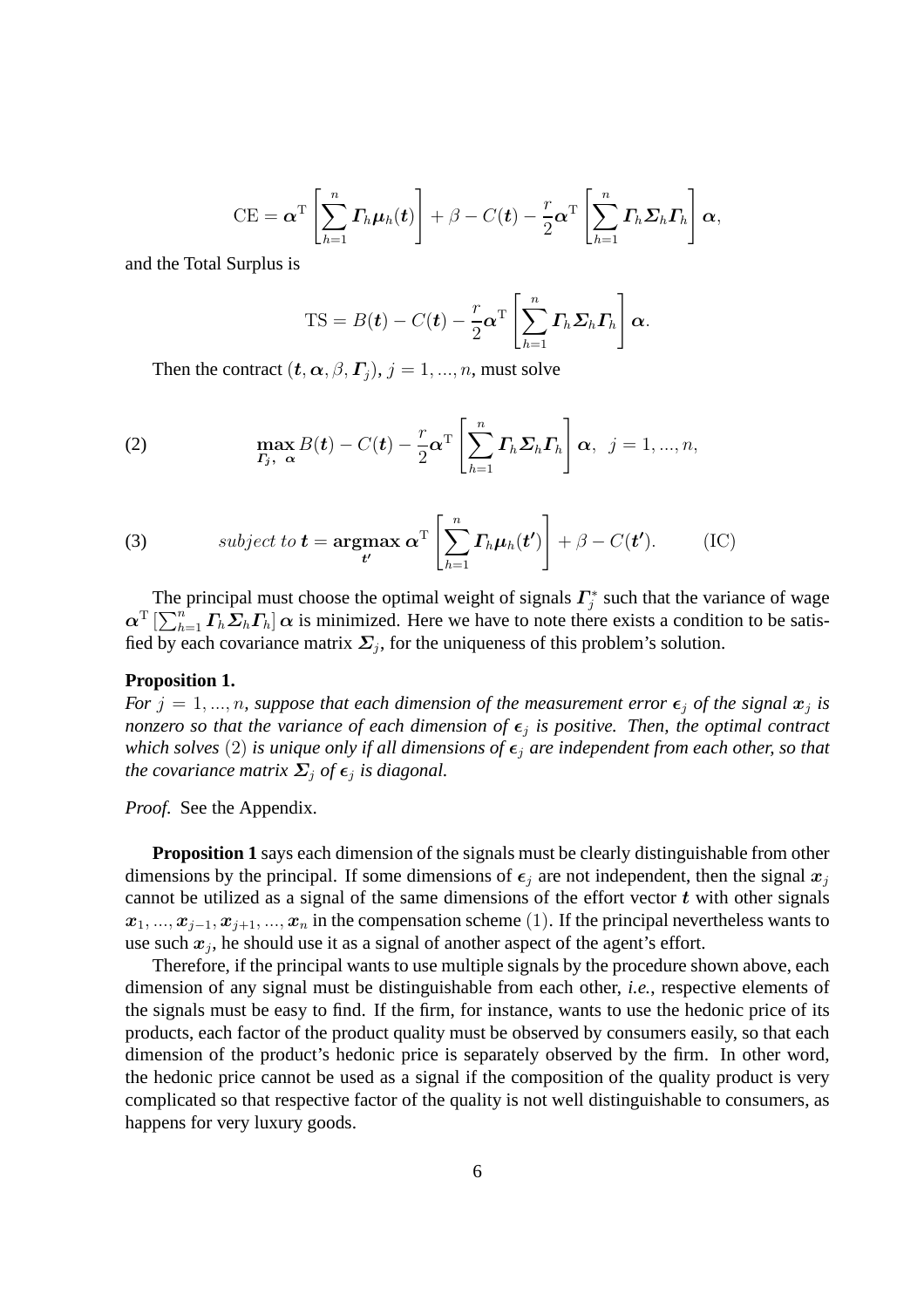Focusing on the situation where multiple signals are used by the firm, suppose for the reminder of this paper that each dimension of the measurement error  $\epsilon_j$  is independent to each other so that  $\mathbf{\Sigma}_j$  is diagonal, hence suppose that optimal  $\boldsymbol{\varGamma}_j$  is a diagonal matrix whose diagonal entries are  $\gamma_{j}$   $_{ii}$ , for  $j = 1, ..., n$  and  $i = 1, ...k$ . Also suppose that  $0 < \gamma_{j}$   $_{ii}$ ,  $\sum_{h=1}^{n} \gamma_{h}$   $_{ii} = 1$ , for  $j = 1, ..., n, i = 1, ..., k$ , and normalize outcomes such that  $\mu_1(t) = \mu_2(t) =, ..., = \mu_n(t) = t$ . Then, since  $\sum_{h=1}^{n} \mathbf{\Gamma}_h = \mathbf{I}$ , (2) and (3) are reduced to

(4) 
$$
\max_{\boldsymbol{\varGamma}_j,\ \boldsymbol{\alpha}} B(\boldsymbol{t}) - C(\boldsymbol{t}) - \frac{r}{2} \boldsymbol{\alpha}^{\mathrm{T}} \left[ \sum_{h=1}^n \boldsymbol{\varGamma}_h \boldsymbol{\varSigma}_h \boldsymbol{\varGamma}_h \right] \boldsymbol{\alpha}, \ \ j = 1, ..., n,
$$

(5) subject to 
$$
\mathbf{t} = \underset{\mathbf{t}'}{\operatorname{argmax}} \ \alpha^{\mathrm{T}} \mathbf{t'} + \beta - C(\mathbf{t'}).
$$

Denoting  $C_{ij}$  as the Hessian of  $C(t)$  with respect to t, the first-order condition of (5) gives

(6) 
$$
\boldsymbol{\alpha} = \left[\frac{\partial C(\boldsymbol{t})}{\partial \boldsymbol{t}}\right]^{\mathrm{T}}, \ \frac{\partial \boldsymbol{\alpha}}{\partial \boldsymbol{t}} = \left[C_{ij}\right], \ \frac{\partial \boldsymbol{t}}{\partial \boldsymbol{\alpha}} = \left[C_{ij}\right]^{-1}.
$$

The first order condition of (4) with respect to  $\Gamma_j$  is

(7) 
$$
\boldsymbol{\varGamma}_j = \boldsymbol{\varSigma}_j^{-1} \left[ \sum_{g=1}^n \boldsymbol{\varSigma}_g^{-1} \right]^{-1},
$$

which minimizes the risk to the risk-averse agent, *i.e.*, the variance of wage. <sup>10</sup>

The first-order condition of (3) with respect to  $\alpha$  is

(8) 
$$
\boldsymbol{\alpha} = \left[\frac{\partial B(t)}{\partial t}\left[\boldsymbol{I} + r\left[\sum_{h=1}^{n} \boldsymbol{\varGamma}_{h} \boldsymbol{\varSigma}_{h} \boldsymbol{\varGamma}_{h}\right] \left[C_{ij}\right]\right]^{-1}\right]^{T}.
$$

Combining (7) with (8) gives

<sup>10</sup>Put  $\sigma_{j,ii}^2$ ,  $j = 1,...,n$ ,  $i = 1,...,k$ , as the diagonal entry on the *i*-th row of the covariance matrix  $\Sigma_j$  of the error vector  $\epsilon_j$  of signal  $x_j$ . Then, the row vector  $(\gamma_{1,ii}, ..., \gamma_{j,ii}, ..., \gamma_{n,ii})$  consisting of diagonal entries on *i*-th rows of  $\Gamma_j$ ,  $j = 1, ..., n$ , is given as the "minimum variance portfolio"

$$
(\gamma_{1,ii}^*,...,\gamma_{n,ii}^*) = \left(\begin{array}{c}1\\ \vdots\\ 1\end{array}\right)^{\mathrm{T}}\left(\begin{array}{ccc}\sigma_{1,ii}^2 & \ldots & 0\\ \vdots & \ddots & \vdots\\ 0 & \ldots & \sigma_{n,ii}^2\end{array}\right)^{-1}\Bigg/\left(\begin{array}{c}1\\ \vdots\\ 1\end{array}\right)^{\mathrm{T}}\left(\begin{array}{ccc}\sigma_{1,ii}^2 & \ldots & 0\\ \vdots & \ddots & \vdots\\ 0 & \ldots & \sigma_{n,ii}^2\end{array}\right)^{-1}\left(\begin{array}{c}1\\ \vdots\\ 1\end{array}\right).
$$

Then,  $\Gamma_j^*$  whose diagonal entries are  $\gamma_{j,11}^*,...,\gamma_{j,kk}^*$  above is equal to (7).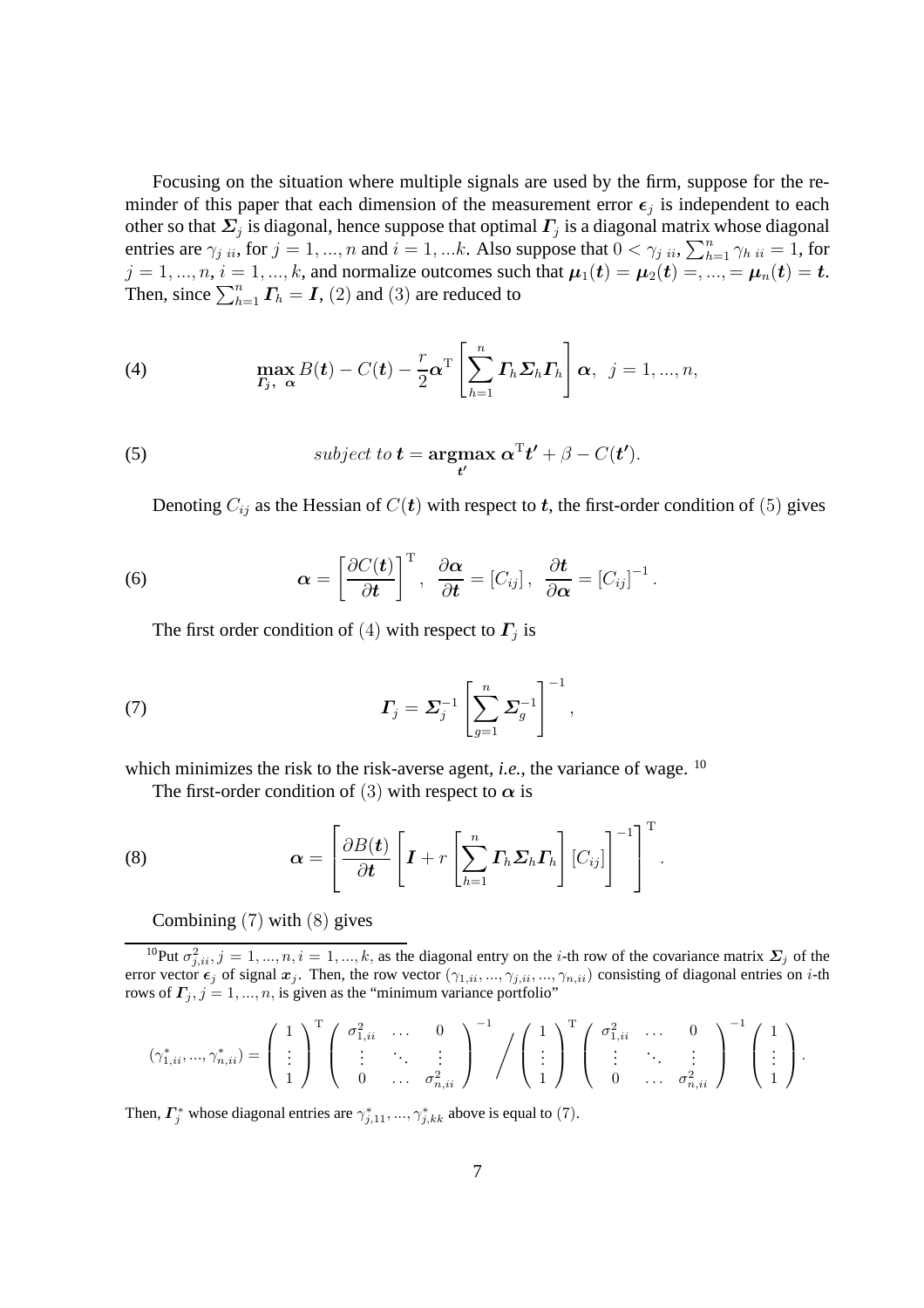(9) 
$$
\boldsymbol{\alpha} = \left[ \frac{\partial B(t)}{\partial t} \left[ \boldsymbol{I} + r \left[ \sum_{h=1}^{n} \left[ \boldsymbol{\Sigma}_{h}^{-1} \left[ \sum_{g=1}^{n} \boldsymbol{\Sigma}_{g}^{-1} \right]^{-2} \right] \right] \left[ C_{ij} \right] \right]^{-1} \right]^{T}
$$

The following is a description of this procedure by the principal: The principal

- 1. observes the signals  $x_j(t)$ , for  $j = 1, 2, ..., n$ ,
- 2. assigns the information weight matrix  $\mathbf{\Gamma}_j$  to  $\mathbf{x}_j(t)$ , such that the variance of the compensation, which is the risk to the agent, is minimized,
- 3. and then chooses an incentive vector  $\alpha$  such that the total surplus should be maximized.

Now suppose  $n = 2$ , that is, suppose that the firm uses two signals of the effort vector t of the agent; the quality and quantity of the product generated in the firm  $\mu_1(t) \equiv \mu(t)$ , and the price vector of the product in the market  $\mu_2(t) \equiv p(t)$ . Let  $x(t) = \mu(t) + \epsilon$  be the performance of the worker observed with some noise in the firm, and let  $\tilde{p}(t) = p(t) + \varepsilon$  be the observed price vector with some noise in the market. The compensation scheme is given by  $w = \alpha^T [ \Gamma_\mu x(t) + \Gamma_p \tilde{p}(t) ] + \beta$ . Normalize  $\mu(t)$  and  $p(t)$  such that  $\mu(t) = p(t) = t$ . In addition, consider the case where  $k = 2$ , such that

$$
\boldsymbol{t} = \begin{pmatrix} t_1 \\ t_2 \end{pmatrix}, \ \ \boldsymbol{\alpha} = \begin{pmatrix} \alpha_1 \\ \alpha_2 \end{pmatrix}, \ \ \boldsymbol{\Sigma}_{\boldsymbol{\mu}} = \begin{pmatrix} \sigma_1^2 & 0 \\ 0 & \sigma_2^2 \end{pmatrix}, \ \ \boldsymbol{\Sigma}_{\boldsymbol{p}} = \begin{pmatrix} \zeta_1^2 & 0 \\ 0 & \zeta_2^2 \end{pmatrix},
$$

where  $t_1$  and  $t_2$  respectively stand for the quality and the quantity of the product.

Then, from (8), we have the optimal  $\alpha$  such that,

(10)

$$
\alpha = \begin{pmatrix} (\sigma_1^2 + \varsigma_1^2) \left[ (\sigma_2^2 + \varsigma_2^2 + r \sigma_2^2 \varsigma_2^2 C_{22}) B_1 - r \sigma_2^2 \varsigma_2^2 B_2 C_{12} \right] \\ (\sigma_2^2 + \varsigma_2^2) \left[ (\sigma_1^2 + \varsigma_1^2 + r \sigma_1^2 \varsigma_1^2 C_{11}) B_2 - r \sigma_1^2 \varsigma_1^2 B_1 C_{12} \right] \end{pmatrix} \times \begin{bmatrix} (\sigma_1^2 + \varsigma_1^2) (\sigma_2^2 + \varsigma_2^2) \left( 1 + \frac{r \sigma_1^2 \varsigma_1^2 C_{11}}{\sigma_1^2 + \varsigma_1^2} + \frac{r \sigma_2^2 \varsigma_2^2 C_{22}}{\sigma_2^2 + \varsigma_2^2} \right) + r^2 \sigma_1^2 \varsigma_1^2 \sigma_2^2 \varsigma_2^2 (C_{11} C_{22} - C_{12}^2) \end{bmatrix}^{-1}.
$$

An interpretation of the result can be summarized as **Proposition 2** and **Proposition 3** below.

### **Proposition 2.**

(*a*) If any dimension of the performance vector  $\mu(t)$  of workers in the firm or the price vector p(t) *of the product in the market is neither perfectly unobservable, nor perfectly observable*  $(i.e., 0 < \sigma_i^2 < +\infty$  and  $0 < \varsigma_i^2 < +\infty$ , for  $i = 1, 2$ ), then it is optimal to use information about *both*  $\mu(t)$  *and*  $p(t)$  *for each dimension of the effort vector* **t** *in order to provide an incentive.* 

(b) For the *i*-th dimension of **t**, if  $\mu(t)$  or  $p(t)$  becomes perfectly unobservable  $(\sigma_i^2 \rightarrow +\infty$  $or \zeta_i^2 \to +\infty$ ), then it is optimal to ignore the signal from the unobservable one and use *information only about the observable one to provide an incentive. For the* i*-th dimension of* t, if  $\mu(t)$  or  $p(t)$  becomes perfectly observable  $(\sigma_i^2 \to 0$  or  $\varsigma_i^2 \to 0)$ , then it is optimal to use *information only about the perfectly observable one.*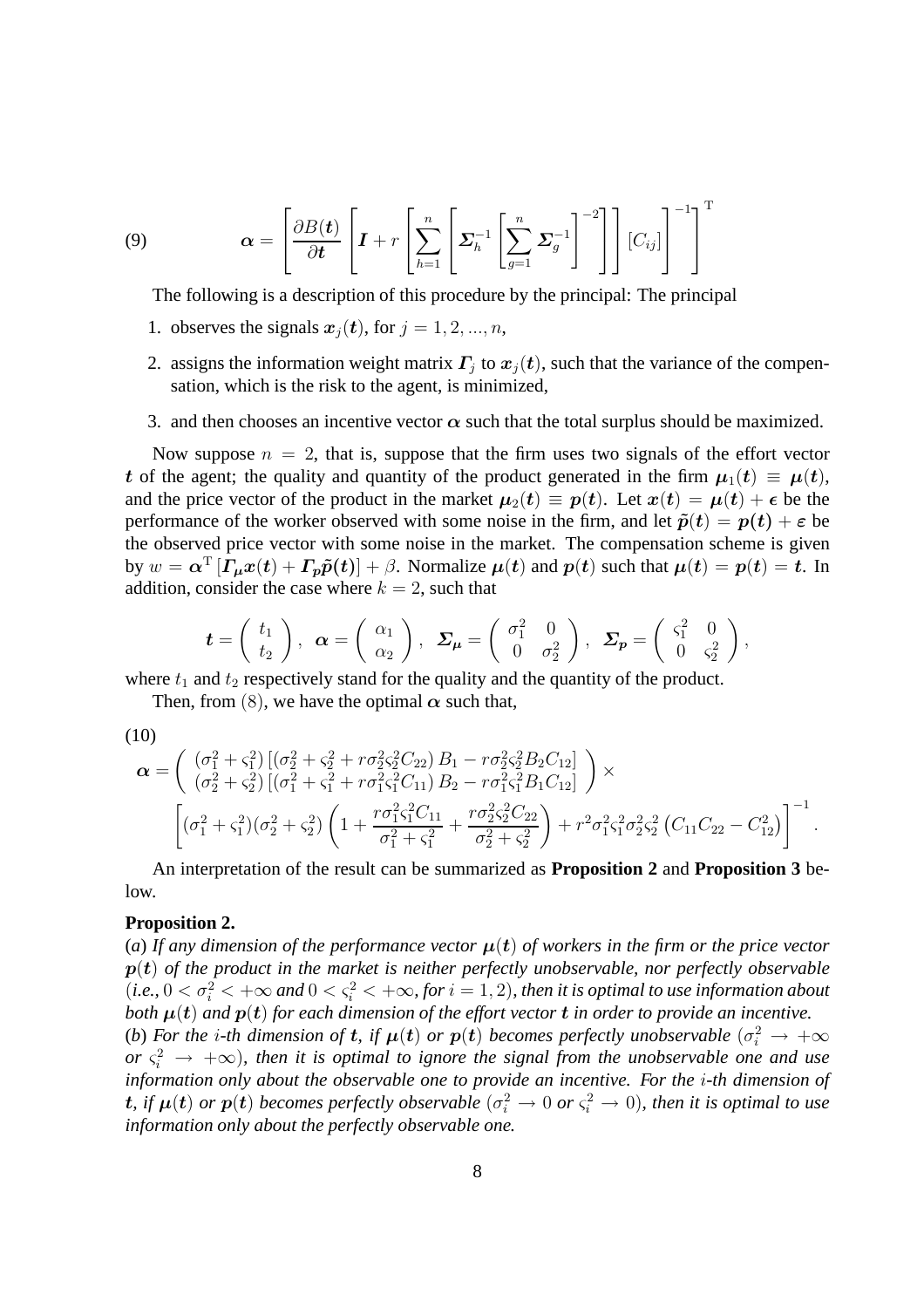*Proof.* See the Appendix.

Consider the conditional joint distribution for a given effort  $t_i$ ,  $f_x(x_i|t_i) f_{\tilde{p}}(\tilde{p}_i|x_i, t_i)$  =  $f(x_i, \tilde{p}_i | t_i)$ . Suppose  $0 < \sigma_i^2 < +\infty$ , and let  $t_i^h$  and  $t_i^l$  denote high and low achievement of dimension *i* of *t*, respectively. Then the likelihood ratio  $f(x_i, \tilde{p}_i|t_i^h)/f(x_i, \tilde{p}_i|t_i^l)$  depends on  $\tilde{p}_i$ if and only if  $0 < \zeta_i^2 < +\infty$ . Hence **Proposition 2** shows that the "sufficient statistic" result of Holmstrom (1979) holds for this mechanism.

#### **Proposition 3.**

 $Suppose 0 < \sigma_i^2 < +\infty$  and  $0 < \varsigma_i^2 < +\infty$ .

(a)If the *i*-th dimension of the performance vector  $\mu(t)$  in the firm or the price vector  $p(t)$  in the market becomes less observable  $(\sigma_i^2$  or  $\varsigma_i^2$  increases), then it is optimal to weaken the incentive *for that dimension.*

*(*b*) If the both of two signals of a dimension become less/more observable, then the ratio of marginal decreases/increases of incentive on the dimension due to the marginally increasing/decreasing noises of the signals must depend on the reverse of the ratio of noises of the signals.*

*Proof.* See the Appendix.

As **Proposition 3** indicates, when the *i*-th dimension of  $\mu(t)$  becomes less observable, the firm can keep must re-weight *i*-th dimension of  $p(t)$  by adjusting  $\gamma_{ii}$  accordingly, and can keep the incentive  $\alpha$  instead of giving up the whole incentive. Also, the adjustment to the increased noise of a signal must depend on the noisiness of the other signal. This shows that the conditions for the multidimensional "high-powered" incentive to work can be relaxed if the firm uses information about  $p(t)$  as well as  $\mu(t)$ .

In business practice, this point could be important. A wage scheme depending only on a signal is naturally sensitive to the noise of signal, so that the risk might be too large to be burdened by the agent. This is often an important reason to give up the "high-powered" incentives. Adjustment among signals and reduction of risk solve this problem to some extent.

As shown by Holmstrom and Milgrom (1991), as long as the firm uses only information within the organization, the conditions for the multidimensional "high-powered" incentives to work are strict. However, if each dimension of the price vector  $p(t)$  is observed and distinguishable from each other as **Proposition 1** requires, and if the firm can preserve the stream of information about the price vector, then a multidimensional incentive becomes easier to use, as **Proposition 2** and **Proposition 3** indicate.

Related to this point, another remark is also necessary.

## **Remark.**

*Since*  $p(t)$  *shows the aggregate performance of all workers of the firm while*  $x(t)$  *is individually generated, information about*  $p(t)$  *can be utilized to provide an incentive only for aggregate performance, not for individual ones.*

Now that the benefit from the market-oriented multidimensional incentives looks rather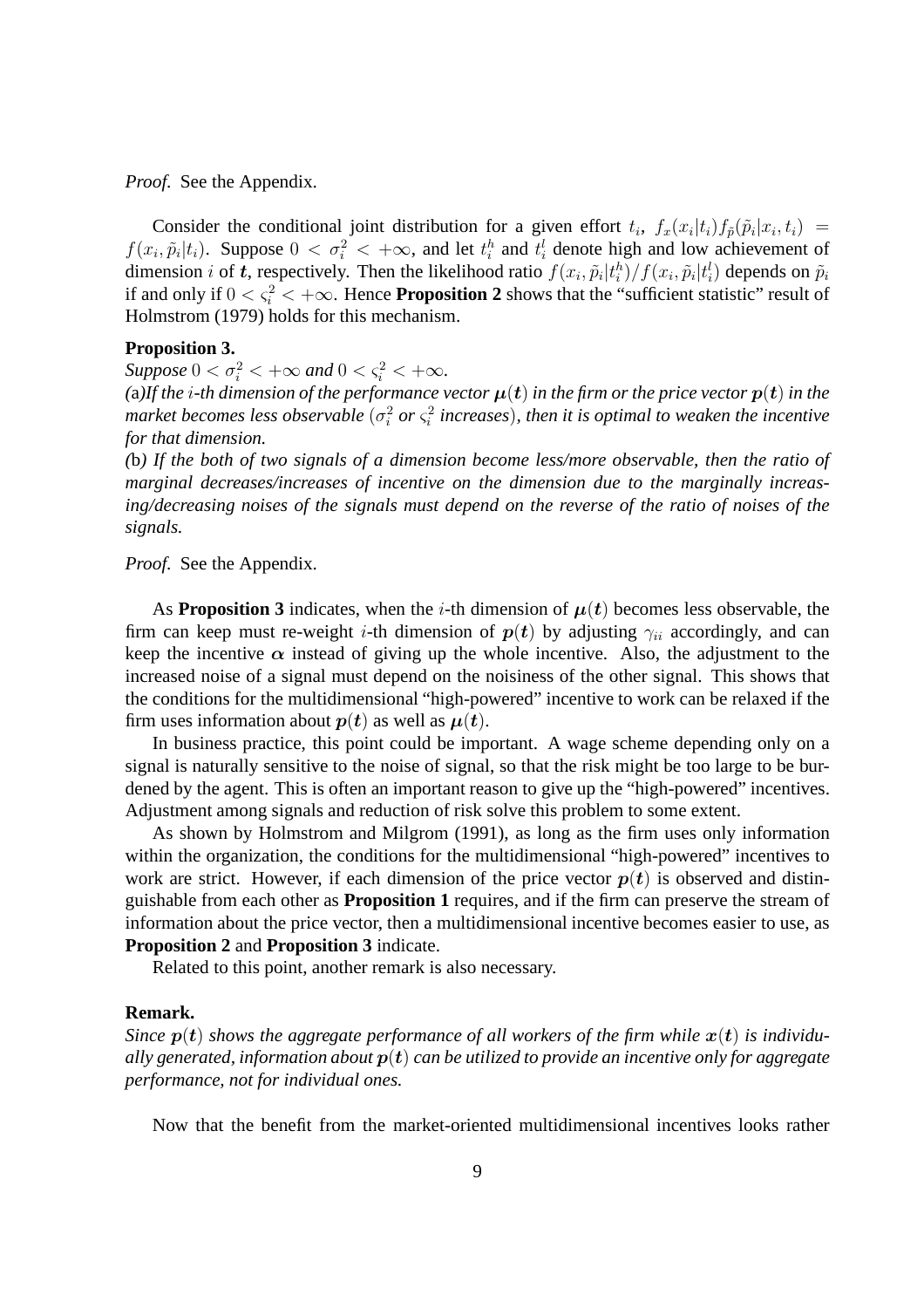straightforward, the next question is under what conditions the price vector can be observed and each dimension of it can be distinguishable by the firm. The best-case scenario is a monopoly, where the firm can easily observe the change of each coordinate of  $p(t)$  by increasing each coordinate of  $q(t)$ , without any noise from the pricing of other sellers' products. The worstcase scenario is that a firm just sells a generic product at the same price as other sellers in the market do, where the firm is never able to observe a price increase from their efforts to enhance a dimension of quality.

However, if information about quality of a product is not perfectly observed by buyers at the time when they buy it in the market, then some firms will try to establish their own brands that guarantee some quality in order to differentiate its product and receive a quality premium from buyers.<sup>11</sup> Consider the establishment of a brand a little more carefully. In practice, there are two kinds of brands. One is a brand of luxury goods such as the European fashion brands. The quality of these products is hard to evaluate at the time of purchase, so consumers choose a product by relying on the established image of its brand. The other type is typically a brand of electric appliances or automobiles for the middle-range market. The quality of these products can be seen in catalogues or as samples, and firms whose catalogue specs and samples are credible find it optimal to establish their brands to reflect this. The quality of Japanese electric appliances and cars can be seen in catalogues and as samples at shops, and their catalogues and samples are believed to almost exactly show the real quality of these products so that the reputation of their brands are kept.

The condition of **Proposition 1** might not be satisfied in the first type of brands; luxury brands. However, the second type of brands of differentiated products in the middle-range market could satisfy the condition of **Proposition 1**. Hence, if the second type of brand is established, then the price vector is observable to the supplier when consumers differentiate the multidimensional quality of the product and then buy it. Even if the market for such brands is competitive among suppliers that have established their brands so that suppliers are price takers, each supplier can observe the price vector of her/his products.

Then the firm may try to use the information about the price vector of its brand to control incentives within its production organizations, which indeed happened in the Japanese manufacturing a century ago. Before studying the details, let's summarize the theoretical predictions.

## **Prediction 1.**

*If a firm can observe the price vector of its products by differentiating them through the establishment of a brand name, and if the firm can construct a production organization where the information is preserved and utilized to control production, then the firm can introduce multidimensional incentives and optimize the effort vector of workers (***Proposition 1** *and* **Proposition 2***).*

#### **Prediction 2.**

*If a firm can observe the price vector by establishing its brand so that it can use the information about the price vector as well as the outcome observed in the firm to provide incentives, then*

<sup>&</sup>lt;sup>11</sup>Klein, Crawford and Alchian (1978), p. 306. Klein and Leffler (1981).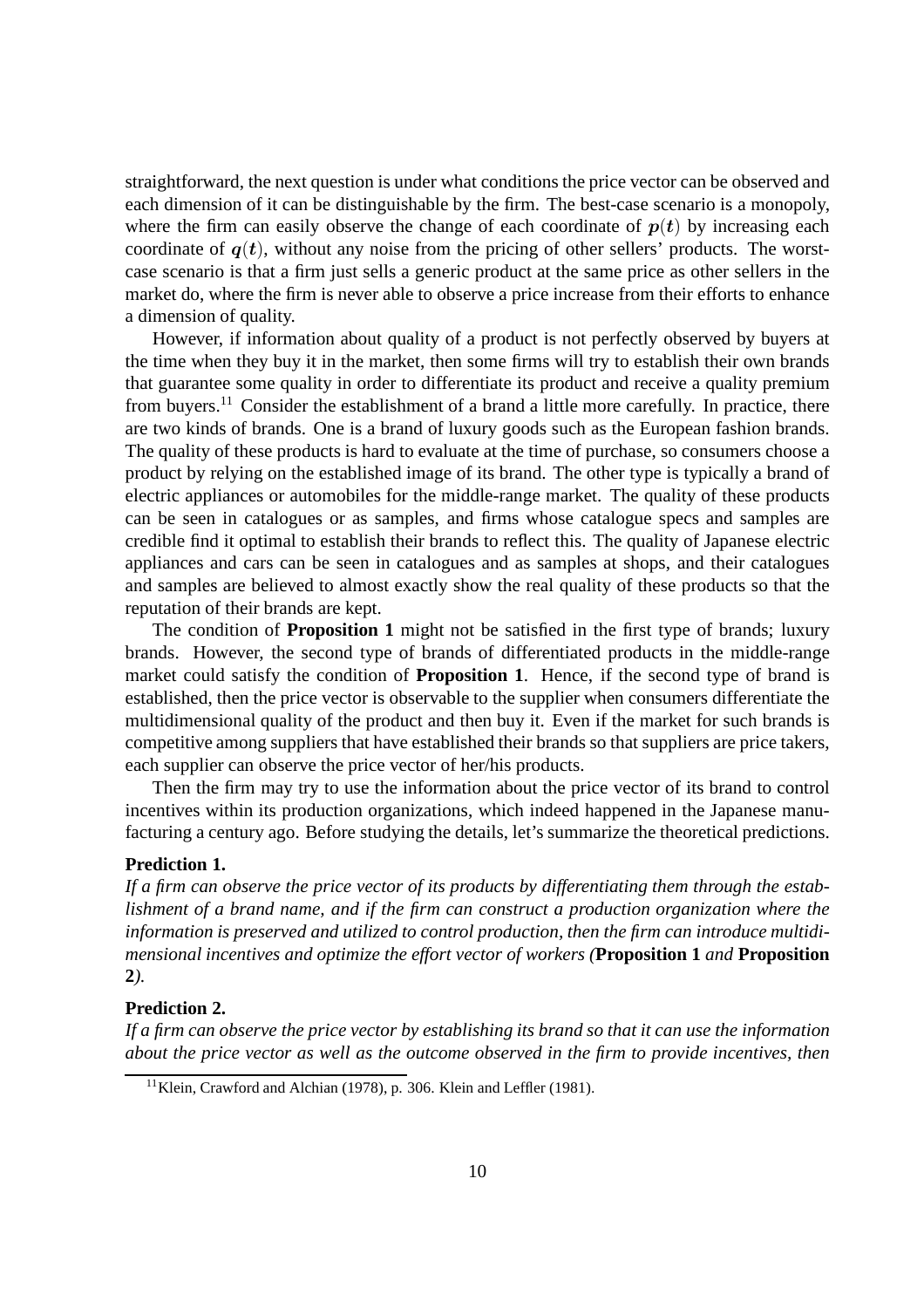*these incentives will be given for the aggregate performance of all workers as well as individual performance, since the price vector is a signal of aggregate performance (***Remark***).*

## **Prediction 3.**

*Consider a product whose brand is established in the market. If the relative observability of a dimension of quality changes in the market, then the multidimensional incentive must change accordingly (***Proposition 3***).*

## **III. The wage scheme in early 20th century Japan**

## **A. Establishment of the brand**

The modern silk reeling industry in Japan grew in the middle 1880s and increased exports to the U.S. dramatically. The Japanese share of the U.S. market had reached 50 percent by the end of the 1880s, 70 percent by 1910, and 80 percent in the 1920s, overwhelming both the Italian and the Chinese silk reeling industries. This was the first case where a competitive export industry led Japan's economic development, which has been repeated by various manufacturing industries since then. $12$ 

When raw silk was traded in the market, it was priced according to several factors of quality. However, it had been almost impossible for silk reeling manufacturers to acquire information about this price vector in the New York market until the early 1880s. Prior to the 1880s, the Western trading companies put their trademarks, or "private chops," on the raw silk after they inspected and re-packed it, before exporting it to Europe and the U.S. Thus, the quality premium and the information about the price belonged to the Western trading companies that owned the "private chops."

In the middle 1880s, however, leading manufacturers organized cooperatives for joint inspection and shipment, and they put their trademarks, or "original chops,"<sup>13</sup> on their products. The New York raw silk market was a spot market where raw silk was traded by sample. Thus the establishment of a brand meant that its samples were recognized as credible, and the producer of the brand was able to observe the price vector of her/his products. By establishing producers' brands, the quality premium and the information about price thus came to belong to those manufacturers' cooperatives, not to Western trading companies. It meant, however, that the most important information about the price and effort vectors was still unknown to each member manufacturer of a cooperative. Only the cooperatives' headquarters, which conducted the joint inspection of products, recorded the performance of workers, and guaranteed the quality of the brands to the market, possessed the information necessary to evaluate the performance of workers.

Hence, major manufacturers withdrew from cooperatives, built large factories that included inspection processes from the late 1890s to the early 1900s, and established their own brands. This allowed respective silk reeling manufacturers to finally grasp the stream of information

 $12$ Nakabayashi (2003), pp. 1-59.

<sup>&</sup>lt;sup>13</sup>Trademarks of trading companies were called "private chops" and those of silk reeling manufacturers were called "original chops." Duran (1913), pp. 105-106.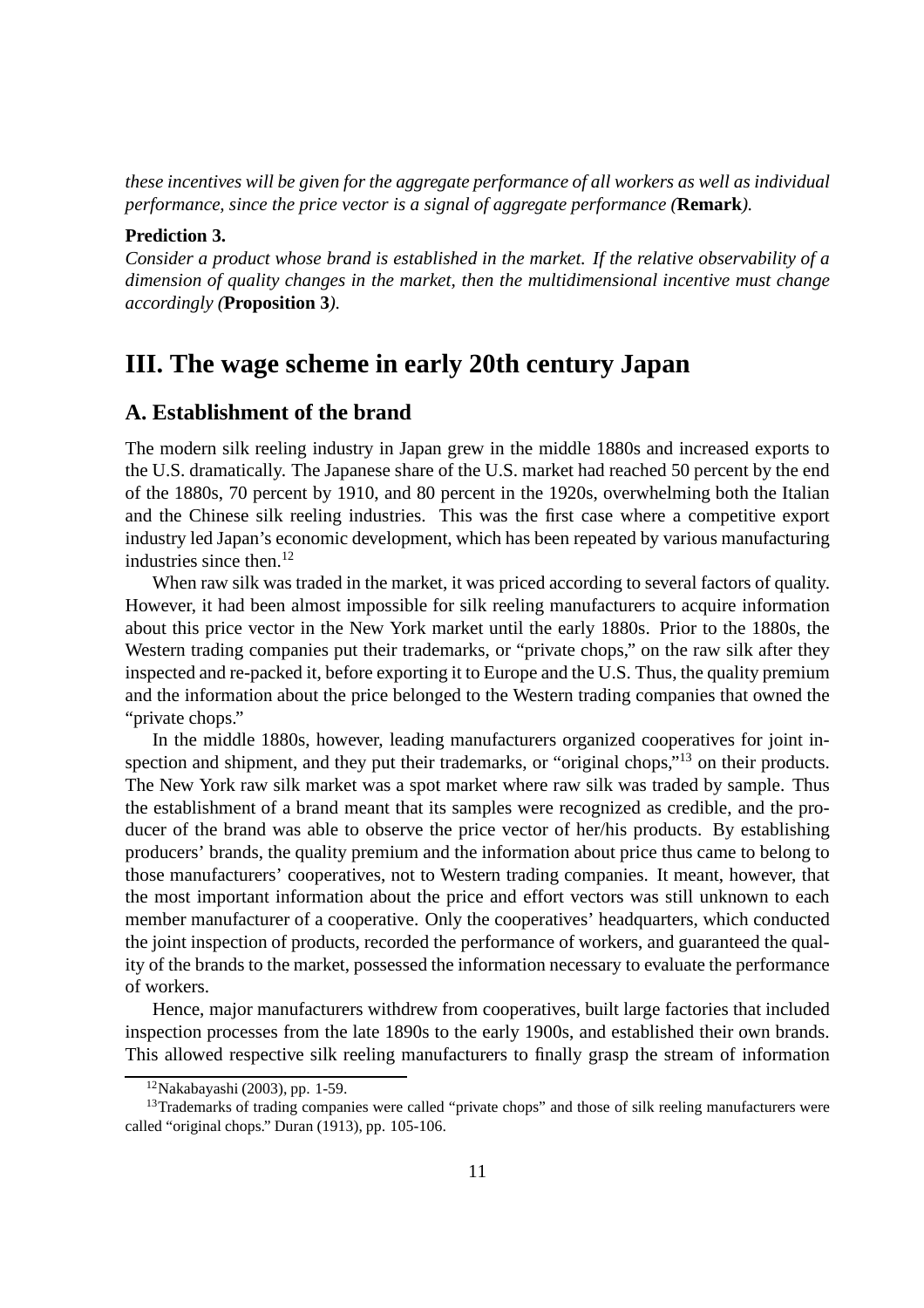about the price vector in the market. Then multidimensional incentives were introduced by those manufacturers. Usually, *Labor productivity*, *Material productivity*, <sup>14</sup> *Evenness of threads*<sup>15</sup> and *Luster of threads* of raw silk were monitored to provide incentives.

## **B. Determination of the wage**

Now let us inquire about the real process of optimizing the effort vector. One example here is that of the Kasahara Factory, in Suwa County, Nagano Prefecture, which was the central district of the industry in Japan. In the silk reeling industry in Suwa County, all workers were young and female, all of them lived in dormitories of the firms they worked for, and all their living expenses were paid by the firms. They were not unionized in the relevant period, so that obstacles to the introduction of new management practices were small. Employment contracts were usually one-year and turnover rate in a factory between two consecutive years was generally high.<sup>16</sup> Also the technology of reeling raw silk did not require workers to literally cooperate. In general wages were determined by the ex post relative evaluation by which the effects of common exogenous shocks were excluded; hence the incentives of risk-averse workers were enhanced.<sup>17</sup> Workers received by lump-sum payments at the end of year, in addition to the living expenses.<sup>18</sup> The Kasahara Factory followed these common practices.

Until the early 1900s, the Kasahara Factory had belonged to a cooperative for joint inspection and shipment under the cooperative's brand. Those days, only *Labor productivity* and *Material productivity* had been systematically recorded in the Kasahara Factory to determine wages, not dimensions related to the quality of the products. Raw silk that did not satisfy a specific level of quality was excluded from shipment, but the results of inspections were not used for determining wages. The Kasahara Factory stopped cooperative inspections and shipments at the end of 1903, and began to inspect raw silk independently and ship it under its own brand in 1904.

Since 1904, in order to determine wages, 1) *Labor productivity*, 2) *Material productivity*, 3) *Evenness of threads*, and 4) *Luster of threads* were systematically recorded at the Kasahara Factory, where *Luster* and *Evenness* were critical dimensions of quality. These dimensions were recorded for all produced raw silk everyday during the inspection process before shipment. During the year under the contracts, workers' performances were recorded every day, relative performances were calculated every half month, and workers' efforts followed the overseers' guidance based on the recent half-month performance.  $^{19}$  Then wages were paid at lump sum according to the relative performance of each worker at the end of the year. This practice spread throughout Suwa County in the 1900s, a case of which was the Kasahara Factory.

<sup>14</sup>*Material productivity* was the amount of a product over a unit of material (cocoon), which revealed the performance of economizing on the raw material: cocoons.

<sup>15</sup>*Evenness of threads* was the most important factor of quality in the U.S. market, where power looms for mass production prevailed.

<sup>&</sup>lt;sup>16</sup>Thus the career concerns were not relevant.

 $17$ Holmstrom (1982a).

<sup>18</sup>Hunter (2003), pp. 144-189. Nakabayashi (2003), pp. 241-255.

<sup>&</sup>lt;sup>19</sup>Therefore the practice satisfied the condition in which a linear compensation scheme can be assumed (Holmstrom and Milgrom (1987), pp. 316-322 ).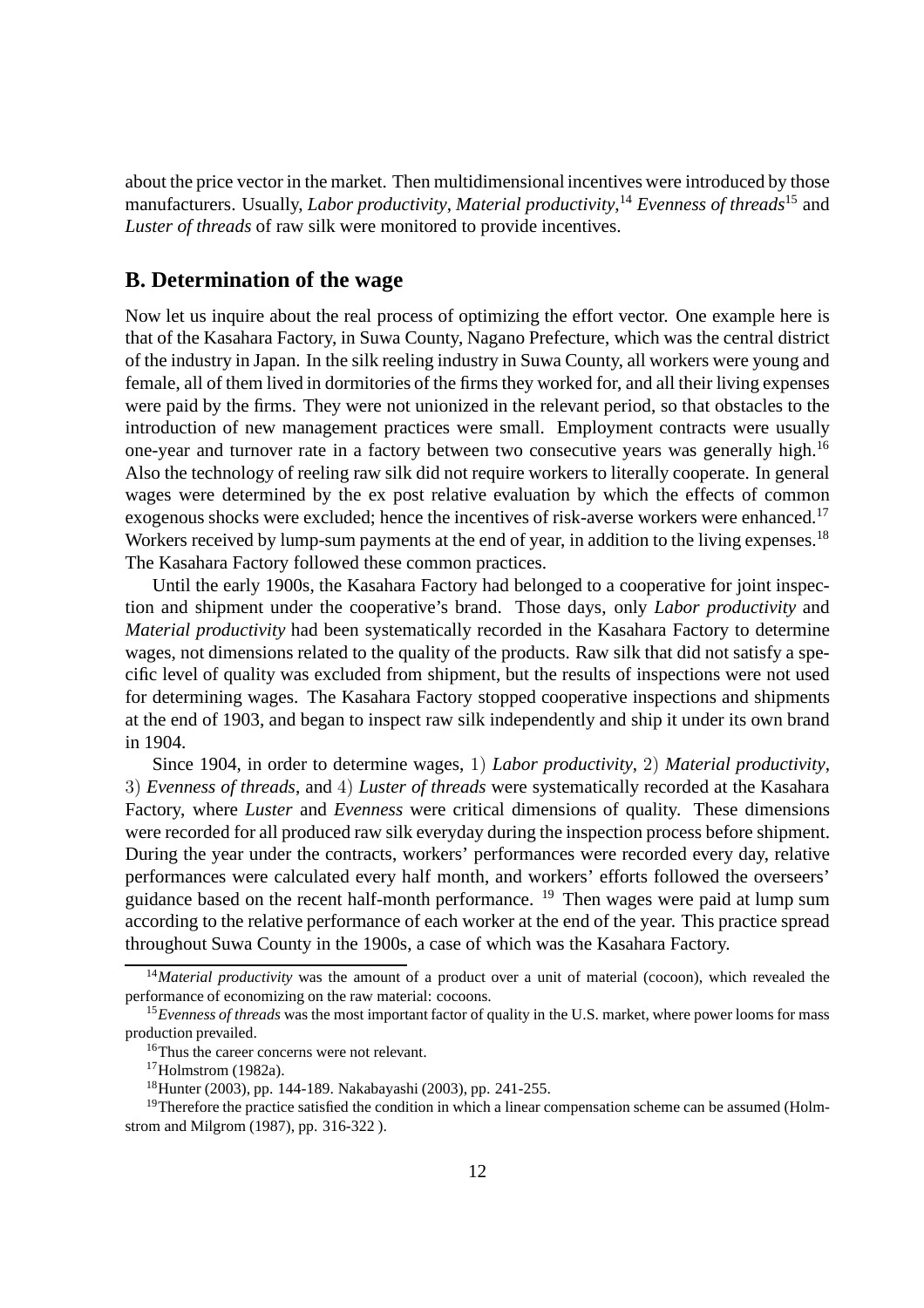Table 1 shows the wage distribution that does not include the living expense paid by the firm. Large variance in the table indicates a feature of the "high-powered" incentive of this wage system.

## **C. Construction of the wage scheme**

In the Kasahara Factory, the wage scheme had been two dimensional until the early 1900s, as shown in Table 2. <sup>20</sup>

## **Scheme 1897**

w: wage.  $x_1$ : *Labor productivity.*  $x_2$ : *Material productivity.* 

(11)  $w = \alpha_1 x_1 + \alpha_2 x_2 + \beta, \ \alpha_1, \alpha_2 > 0.$ 

However, since 1904, the wage scheme has had four dimensions as follows:

#### **Scheme 1904**

w: wage.  $x_1$ : Labor productivity.  $x_2$ : Material productivity.  $x_3$ : Evenness of threads.  $x_4$ : *Luster of threads*.

(12) 
$$
w = \alpha_1 x_1 + \alpha_2 x_2 + \alpha_3 x_3 + \alpha_4 x_4 + \beta, \ \alpha_1, \alpha_2, \alpha_3, \alpha_4 > 0.
$$

The regressions of (12) are in Table 2. In 1904, the Kasahara Factory incorporated an inspection process into its own factory and began to sell its raw silk under its own brand. With this organizational change, the Kasahara Factory could acquire the signal  $x(t)$  of the effort vector t that included quality dimensions, and recorded it in the daily inspections. Furthermore, it was

$$
w^{1904 \tcdot 1913} = 1.387x_1^{1904 \tcdot 1913} + 2.506x_2^{1904 \tcdot 1913} + 0.018x_3^{1904 \tcdot 1913} + 0.041x_4^{1904 \tcdot 1913} + 0.025(x_3x_4)^{1904 \tcdot 1913}
$$
  
\n
$$
- 1.085Y1904 - 1.116Y1905 - 1.026Y1906 - 1.301Y1907 - 0.708Y1908
$$
  
\n
$$
- 0.798Y1909 - 0.809Y1910 - 0.809Y1911 - 0.460Y1912 - 0.780Y1913
$$
  
\n
$$
- 0.798Y1909 - 0.809Y1910 - 0.809Y1911 - 0.460Y1912 - 0.780Y1913
$$

p value for  $F: 0.000$ . The number of samples: 2, 235.

The other reason was a discrepancy between *ex ante* incentive and *ex post* performance. If all of workers were on the path of incentive mechanism and performed exactly as guided, then their performance should have concentrated on the optimal point so that their performance should be the same, hence a regression of observed *ex post* differences of their performance to the wage should not have fit. For instance, the sign of  $\alpha_4$  in 1910 is opposite in Table 2, but it was not because workers did not follow the incentive for  $t_4$ , rather because they followed it very well as shown on Table 3-c (discussed in the next section).

The wage scheme in Table 1 estimates the final result of calculating a wage. The actual practice leading to the result was a little more complicated. See Nakabayashi (2003), pp. 256-268.

<sup>&</sup>lt;sup>20</sup>The coefficients  $\alpha_3$  and  $\alpha_4$  of  $x_3$  and  $x_4$  are unstable in some years on Table 2. It is supposedly from two reasons. One is that  $t_3$ : *Evenness of threads* and  $t_4$ : *Luster of threads*, both of which were for cleaner threads, presumably interacted with each other. Indeed, the coefficient of the interaction term of a standardized regression through the origin with year dummies *Y19XX* is significant as follows: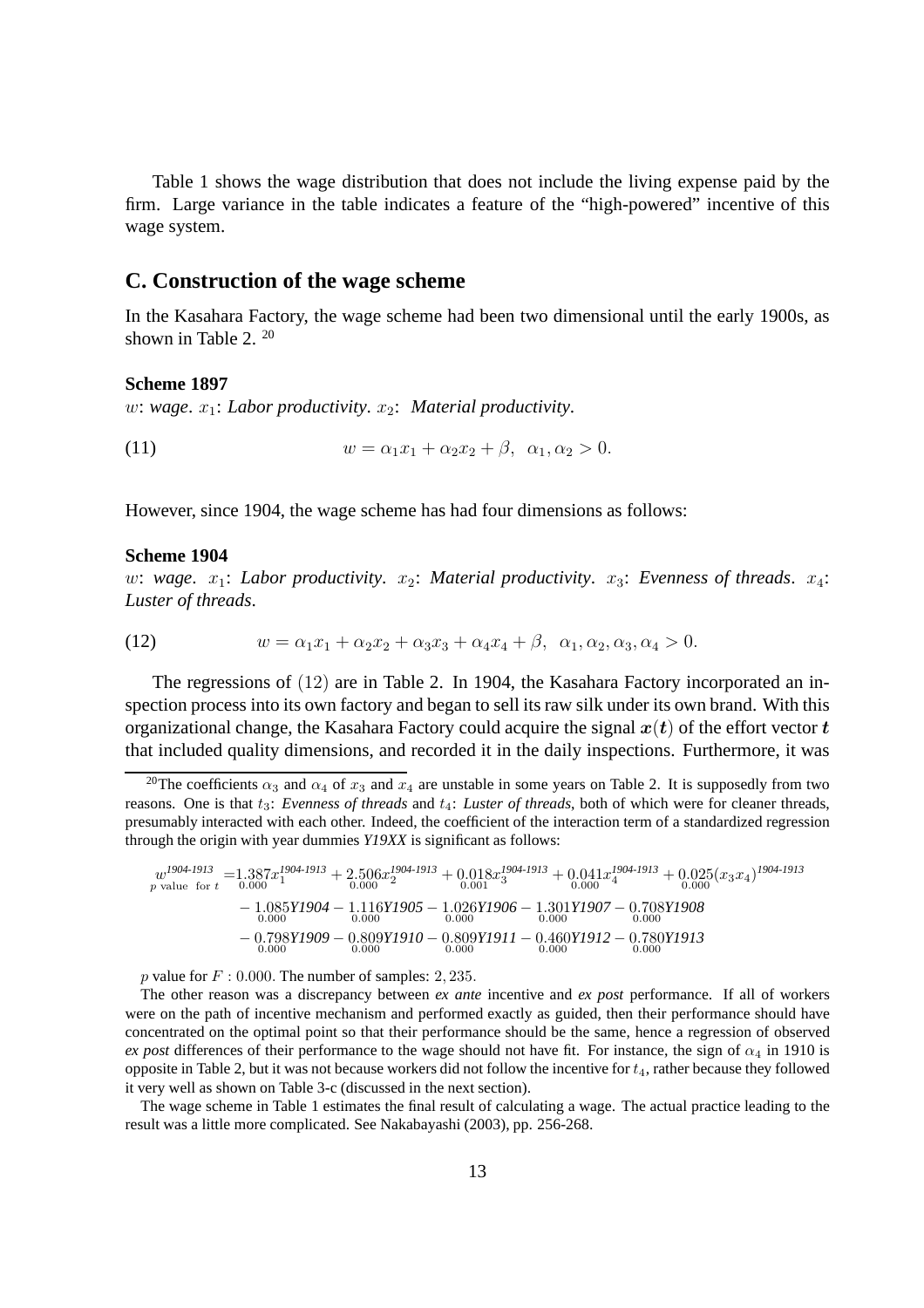able to acquire information about the price vector  $\tilde{p}(t)$  of its own products, *i.e.*, another signal of t. **Prediction 1** suggests at this point the Kasahara Factory could introduce an explicitly multidimensional "high-powered" incentive scheme, and it was exactly what happened.

The aggregate performance, given the price in the market, can be approximated by the return on sales, *i.e.*, profits over sales. Indeed a regression of the real wage to the return on sales through 1904-1913 shows a significant relation.<sup>21</sup> This indicates wages, at least to some degree, depended on the overall performance of the firm. In other words, that portion of the wage was determined as a reward for the aggregate performance of the whole factory, a result **Prediction 2** suggests.

Since it was not necessary for workers to literally cooperate, a reward for aggregate performance was just for aggregated effort, not cooperative activity. However, a contemporary observer in a local newspaper pointed out that rewards for aggregate performance were also useful to keep up workers' morale.<sup>22</sup>

Next, we will check whether the effort vector was really optimized during the process.

## **IV. Optimization of the effort vector**

## **A. Substitute dimensions**

In the silk reeling industry, *Material productivity*  $t_2$ , *Evenness of threads*  $t_3$ , and *Luster of* threads  $t_4$ , all of which needed careful processing, were obviously substitutes for *Labor productivity*  $t_1$ . If the relative price of labor and material changes, and/or the relative "price" of each dimension of the quality changes, the effort vector that maximizes profits changes accordingly.

## **B. Controlling the direction of the effort vector**

The firm's target was some optimal effort vector  $\boldsymbol{t}^{*{\rm T}}=(t_{1}^{*})^{\rm T}$  $t_1^*, t_2^*, t_3^*, t_4^* = t_1^*$  $t_1^*(1, t_2^*/t_1^*, t_3^*/t_1^*, t_4^*/t_1^*).$ Neither *Material productivity*  $t_2$ , *Evenness of threads*  $t_3$ , nor *Luster of threads*  $t_4$  needed to be enhanced infinitely. Rather, given the relative price to clear the product market, the labor market, and the raw material market, optimal levels of the quality of product and the material productivity were decided such that profit was maximized.

<sup>21</sup>A standardized regression is as follows: RW: real wage. ROS: return on sales of the Kasahara Factory.

 $RW \over {_{p} \text{ value for } t}^{1904 \cdot 1913} = 1.067 x_1^{1904 \cdot 1913} - 0.108 x_2^{1904 \cdot 1913} + 0.052 x_3^{1904 \cdot 1913} + 0.024 x_4^{1904 \cdot 1913} + 0.025 ROS^{1904 \cdot 1913}.$ 

p value for  $F: 0.000$ . The sample numbers: 2, 235.

The sign of  $x_2$  is negative probably because  $x_2$  heavily depended on the quality of material cocoon, which changed due to the weather of each year, so that the coefficient of pooled data of  $x<sub>2</sub>$  for multiple years do not necessarily depend on the performance of workers. It is indicated by that the coefficient is significantly positive with year dummies in the note 25.

<sup>22</sup>Haizanbo, "Kawagishimura no ichinich (5)" (One day in the Kawagishi Village (5)), *Shinano Mainichi Shimbun* (Shinano daily), Nagano, July 28, 1903.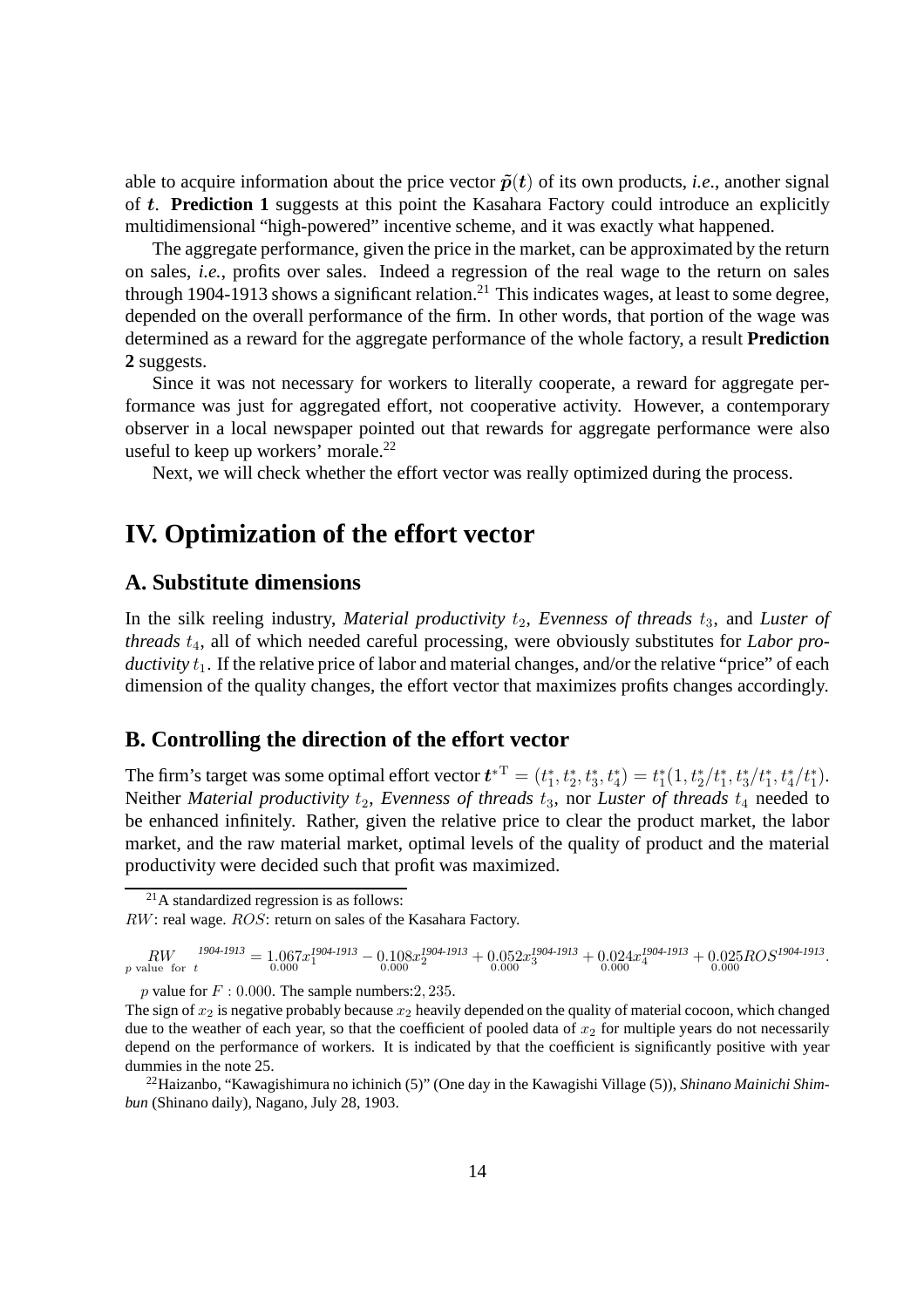Therefore, if workers' ability was sufficiently high, their attention had to be allotted to each of *Material productivity*  $t_2$ , *Evenness of threads*  $t_3$ , and *Luster of threads*  $t_4$  such that the optimal levels of them were satisfied, and the rest amount of workers' attention, if they had, had to be allotted to *Labor productivity*  $t_1$ , at the optimum. However, if some workers' ability was not sufficient so that their attention was not enough to satisfy the optimal levels of the  $t_2$ ,  $t_3$ , and  $t_4$ , the firm had to instruct them to enhance all of the  $t_1$ ,  $t_2$ ,  $t_3$ , and  $t_4$ .

Thus, according to the distribution of ability of workers, the firm was supposed to instruct less able workers to enhance all dimensions  $t_1$ ,  $t_2$ ,  $t_3$ , and  $t_4$  with some weights, and instruct abler workers to fix dimensions  $t_2$ ,  $t_3$ , and  $t_4$  at the optimal level and to enhance  $t_1$ .

Hence, on the  $(t_1, t_i)$  plane  $(i = 2, 3, 4)$ , plots of performance  $(t_1, t_i)$  of workers were supposed to follow an increasing and bounded-above function  $g(t_1)$  if the effort vector t was optimized. Then, the image of the signal  $x(t)$  on the  $(x_1, x_i)$  plane  $(i = 2, 3, 4)$  was also supposed to converge an increasing and bounded-above function according to the optimization of the effort vector t.

Motivated by a Gaussian kernel regression of *Labor productivity*  $x_1$  and *Material productivity*  $x_2$  (Figure 1), we take a first approximation of such a function with

(13) 
$$
x_i = \eta_1/x_1 + \eta_2, \ \ 0 < x_1; \eta_1 < 0; i = 2, 3, 4.
$$

## **C. The optimized effort vector and information from the market**

The image of  $x(t)$  on the *Labor productivity*  $x_1$ - *Material productivity*  $x_2$  plane had not been optimized at all in 1897 or 1901 (Table 3-*a*), even though *Material productivity*  $x_2$  had been recorded (Table 2). The inspection process had been carried out by the headquarters of the cooperative before 1904, not the Kasahara Factory, so that even information about *Material productivity* had probably not been handed to Kasahara on a daily basis. Hence the Kasahara Factory could neither monitor nor instruct the effort vector  $t$  of workers on daily basis. Consequently, workers increased *Labor productivity*  $x_1$  by decreasing *Material productivity*  $x_2$  below the optimal level. It was optimized after 1904 (Table 3-*a*).

The process of optimization can also be seen on the *Labor productivity*  $x_1$  - *Evenness of threads*  $x_3$  plane since 1904 (Table 3-*b*).

For *Labor productivity*  $t_1$ , *Material productivity* $t_2$ , and *Evenness of threads*  $t_3$ , the effort vector  $t$  has been well controlled since 1904, when the Kasahara Factory started independent inspection and made its original brand. On the other hand, the image of t on the *Labor productivity*  $t_1$  - *Luster of threads*  $t_4$  plane was optimized as late as 1908 (Table 3-*c*).

Interestingly, some changes occurred in the US market at the beginning of the 1908 season. The Silk Association of America, the industrial body consisting of silk manufacturers and merchants, suggested a method of classification for Japanese brands of raw silk, using a standard brand as a measure. Using this standardized measure allowed buyers to more easily differentiate the quality of raw silk sold by different brands.<sup>23</sup> At the same time it enabled manufacturers to better observe the price vector from the purchasing behavior of buyers in the New York market.

<sup>23</sup>"Classifications of raw silks," *The American Silk Journal*, New York, vol.27, no.7, 1908, p. 23.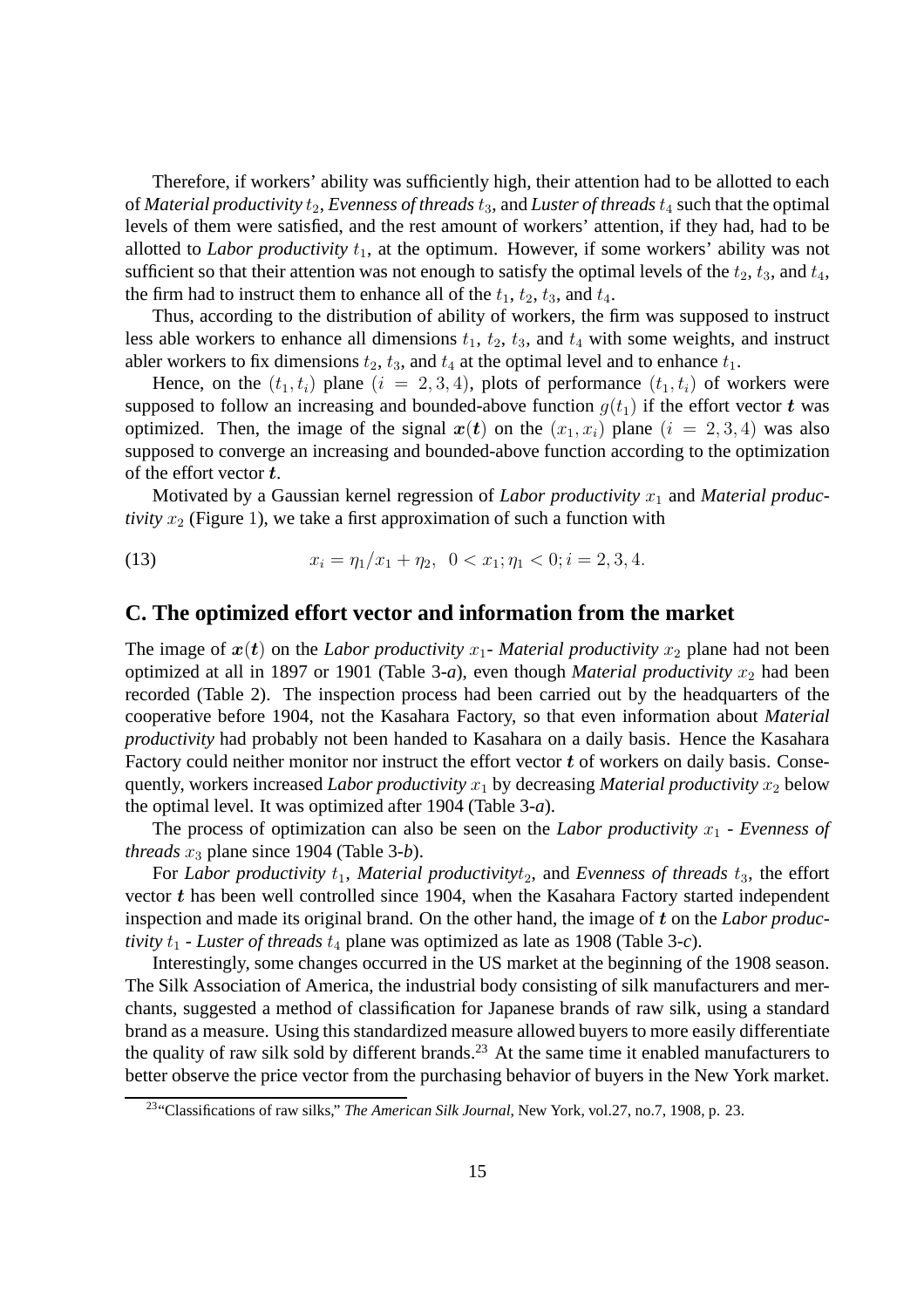Indeed, *Luster of threads* became more effective for the determination of wages in 1908-1913 than it had been in 1904-1907. <sup>24</sup>

As **Prediction 3** claims, faced with a changing market, the firm observed the *Luster* dimension  $\tilde{p}_4$  of  $\tilde{p}(t)$  more clearly, and enhanced the incentive  $\alpha_4$  for dimension  $x_4$  of the observed performance  $x(t)$ , both of which were signals of  $t_4$  of the effort vector t. Then, the image of  $x(t)$  on the  $(x_1, x_4)$  plane converged to the optimal curve (Table 3-*c*, Figure 2), which reflects the optimization of t on the  $(t_1, t_4)$  plane.

The incentive scheme worked on the basis of information from the product market, as well as information in the firm, as **Prediction 1** mentions. Moral hazard by workers had been a serious problem until the early 1900s, but after 1904 this problem had been almost completely solved. After 1904, the Kasahara Factory established its own brand as an instrument to capture the stream of information about the price vector of its products, utilized it to control the incentives of workers, and explicitly optimized the multidimensional effort vector of workers.

## **V. Discussion: a viewpoint of comparative analysis**

## **A. A tradition of multidimensional incentives**

As predicted by the model, the establishment of a brand that enabled firms to observe the price vectors of their products made the introduction of "high-powered" multidimensional incentives for workers possible.

In the Japanese silk reeling industry, manufacturers established their own brands to acquire quality premiums that had belonged to trading companies. The establishment of brands accompanied the construction of an organization to inspect the quality. Within this organization, the multidimensional performance of workers had begun to be monitored and recorded. As a result of these organizational changes, silk reeling manufacturers acquired information about the price vector in the market and about performance of their workers in their factories on a daily basis. By taking advantage of this condition, they were able to optimize the effort vectors of workers by connecting information about the price vector with that of the effort vector. The information stream of the price vector from the product market was efficiently utilized for controlling incentives in the firm.

<sup>24</sup>Standardized regressions through the origin with year dummies *Y19XX* are below.

$$
w^{1904 \cdot 1907} = 1.334 x^{1904 \cdot 1907}_{1} + 1.115 x^{1904 \cdot 1907}_{2} + 0.078 x^{1904 \cdot 1907}_{3} + 0.040 x^{1904 \cdot 1907}_{4} + 0.021 (x_3 x_4)^{1904 \cdot 1907}_{0.147}
$$
  
- 0.677Y1904 - 0.706Y1905 - 0.721Y1906 - 0.953Y1907.  
- 0.001  
<sup>0.001</sup>

p value for  $F : 0.000$ . The number of samples: 768.

$$
w^{1908 \cdot 1913} = 1.371x^{1908 \cdot 1913} + 5.139x^{1908 \cdot 1913} + 0.018x^{1908 \cdot 1913} + 0.021x^{1908 \cdot 1913} + 0.028(x_3x_4)^{1908 \cdot 1913}
$$
  
\n
$$
- 2.162Y1908 - 2.487Y1909 - 2.481Y1910 - 2.488Y1911 - 1.322Y1912 - 2.424Y1913.
$$
  
\n
$$
0.000
$$

p value for  $F: 0.000$ . The number of samples: 1, 467. The coefficient of  $x_4$  was more significant in 1908-1913.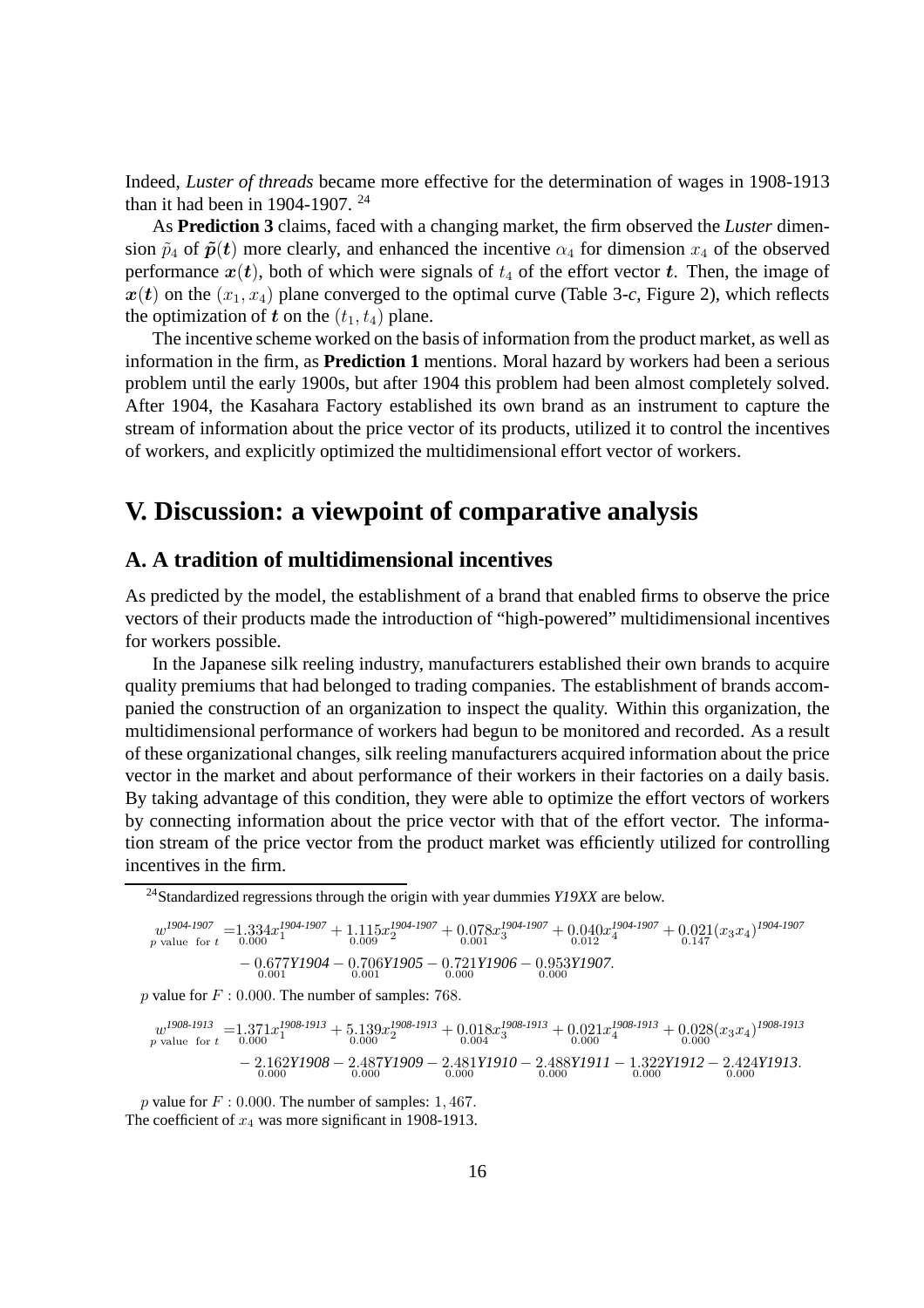## **B. Segmented quality of Japanese cars**

This parable of a historical experiment contains some implication to understand the contemporary difference between the Japanese and the Western manufacturing.

For two decades, Japanese cars have had a good reputation because of their quality, and, in 2006, *Consumer Reports*<sup>25</sup> finally ranked "Japanese models as its top choice in all 10 vehicle categories." However, what is this good quality? The annual car-buying guide of *Consumer Reports* "is based on tests of more than 200 models, covering performance, comfort, safety and fuel economy, among other factors."<sup>26</sup> Thus the kind of market reports usually evaluates cars along several categories, such as engine troubles within a few years after purchase, or driver satisfaction in handling, and so forth. Then those reports classify cars by summing up the points given to respective categories or terms. Therefore, they implicitly assume that consumers' evaluations, or utility functions, are additively separable across standardized categories. In other words, the fact that Japanese cars achieve high quality ratings means the additively separable dimension of their quality components are high. Japanese car manufacturers likely optimize the quality components of their cars subject to the multidimensional price that reflect the additively separable and standardized benefits their customers receive from the quality. On the other hand, the benefits of owning a *Corvette* or *Porsche* seem to be hard to separate and calculate in their separated components, and in such a high-end market, Japanese cars have been relatively unsuccessful. Therefore the Japanese auto industry is typically good at hedonic approaches to quality control in the middle range market, as the Japanese silk reeling industry was a century ago. This is exactly a point directly related to **Prediction 1**. The Japanese manufacturing has focused on the middle range of the market, where each dimension of the quality can be easily distinguished from the others, as **Prediction 1** requires.

Another particular feature of the Japanese manufacturing is that multidimensional evaluations for wage and promotion schemes are imposed on blue-collar workers as well as whitecollar workers to keep product quality high.<sup>27</sup> Combined with career concerns, these compensation schemes consist of multidimensional incentives.

Given those casual observations with the analysis of this research, the multidimensional "high-powered" incentives on shop floors seem to work better, if the quality control is conducted in well-defined multidimensional terms.

That story also induces us to return to the understanding of the "borders of firms" implied by Alchian and Demsetz (1972). A firm tries to exclude intermediary players and incorporate transactions if it can acquire a quality premium with smaller transaction costs. At the same time, the firm can increase total surplus if it can preserve the information stream from the product market to optimize the effort vectors of workers in the production organization. Hence, the borders of the firm can also be decided by the benefits from quality and incentive controls, as well as the transaction cost, as seen in the Japanese manufacturing more than one century ago.

<sup>25</sup>*Consumer Reports New Car Buying Guide 2006*, Consumer Reports Books, June 12, 2006.

<sup>26</sup>*Financial Times*, March 2, 2006, p. 15.

<sup>27</sup>Aoki (1988), pp. 49-98.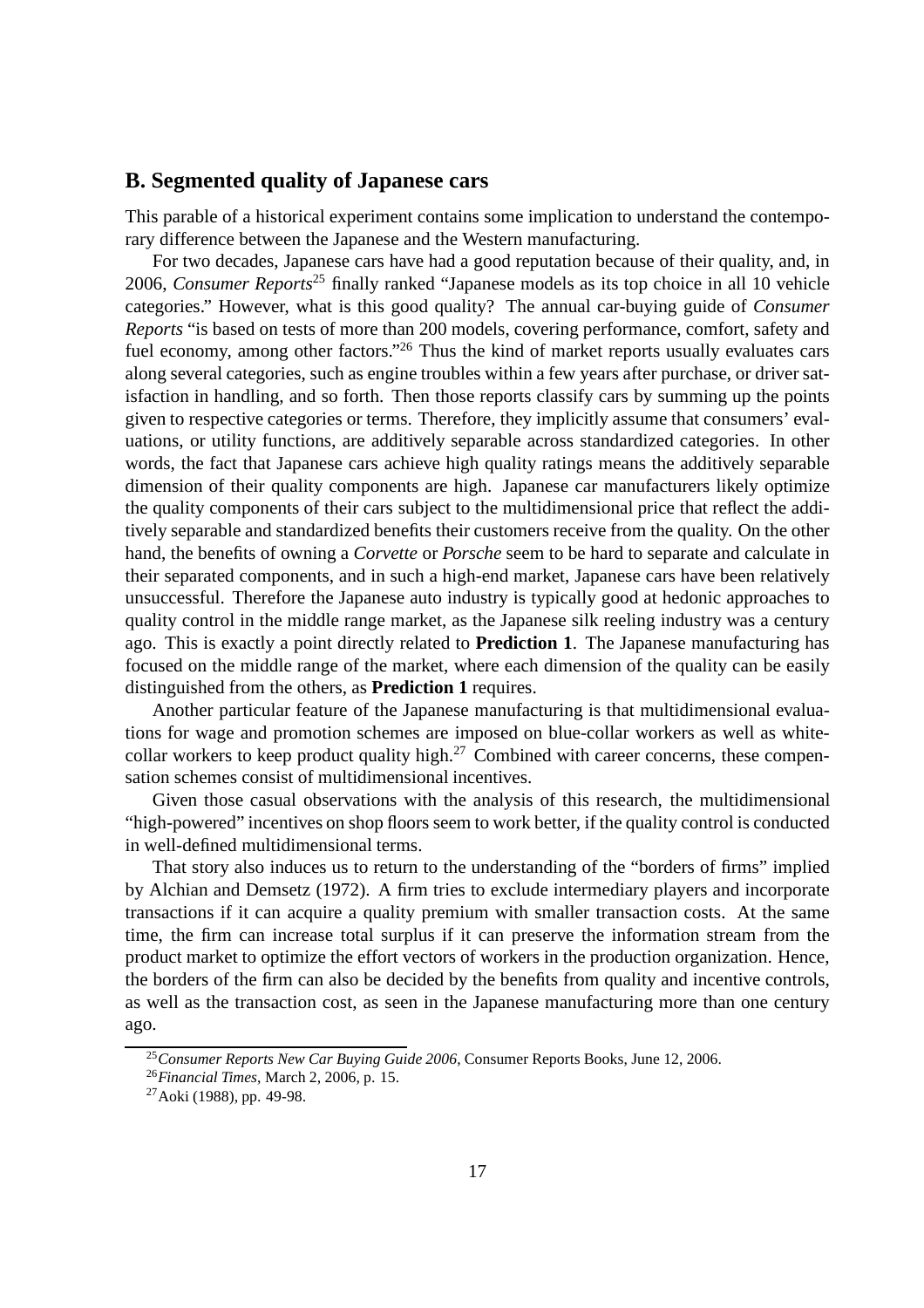## **C. For a comparative analysis**

It has been shown that a multidimensional "high-powered" incentives can be efficient under some conditions. Then why are similar organizations rare in the West? In the US, Ford style of the "contractually fixed wage" became dominant for blue-collar workers in the auto industry in the 1920-30s, ironically when they discovered the concept of "hedonic prices" (Waugh (1928), Court (1939)). European auto industries had followed suit by the 1970s. A reason why the fixed wage was taken there were with some combination of the new technology for mass production and the new management affiliated with it. However, another point was that incentive wages had to face union conflicts, and fixed wages have been a part of agreements between firms and unions in the Western manufacturing industries until now. In the auto industry, for instance, while many Japanese practices were introduced in the 1990s, the industry's standard pay structure based on an agreement between the Big Three and the UAW remained, and the Japanese style of an individualized and "capability-based" wage systems have been rejected.<sup>28</sup>

The inertia of American industrial relations can be traced back to the very beginning of industrialization in the US.<sup>29</sup> Hence an important factor is probably the historical path of the industrialization. The modern textile industry was a newly implemented industry in 19th century Japan, and young female workers did not have a history of guilds. However, in the Western world, especially male workers had a tradition of guild-like unions and sometimes they were against firms that tried to control production.<sup>30</sup> This seems to be a reason why multidimensional incentives are not offered to blue-collar workers in the West but they are in Japan.

This difference could also be a part of explanation of why the Western manufacturing is generally competitive in the production for the low-end or the high-end market, but not for the middle-range market. Production of generic or luxury goods does not require or suit multidimensional incentives. Instead, implicit incentives like guaranteed positions and career considerations would be suitable to the production of luxury goods. On the other hand, consumers of middle-range products can be recognized across standardized terms, hence multidimensional incentives work well for production of middle-range differentiated products.

## **Appendix: proofs of the propositions**

## **Proposition 1.**

*Proof.*

$$
\frac{\partial \boldsymbol{\alpha}^{\text{T}} \boldsymbol{\varGamma}_j \boldsymbol{\varSigma}_j \boldsymbol{\varGamma}_j \boldsymbol{\alpha} }{\partial \boldsymbol{\varGamma}_j} = \boldsymbol{\varSigma}_j^{\text{T}} \boldsymbol{\varGamma}_j^{\text{T}} \boldsymbol{\alpha} \boldsymbol{\alpha}^{\text{T}} + \boldsymbol{\alpha} \boldsymbol{\alpha}^{\text{T}} \boldsymbol{\varGamma}_j^{\text{T}} \boldsymbol{\varSigma}_j^{\text{T}}.
$$

Since the rank of  $\alpha \alpha^T$  is 1, the solution  $\Gamma_i^*$ <sup>1\*</sup> of  $\sum_{j}^{\text{T}} \Gamma_{j}^{\text{T}} \alpha \alpha^{\text{T}} + \alpha \alpha^{\text{T}} \Gamma_{j}^{\text{T}} \Sigma_{j}^{\text{T}} = 0$  is unique only if each row of  $\Gamma_j$  contains only one nonzero entry. Such a  $\Gamma_j^*$  minimizes  $\alpha^T \Gamma_j \Sigma_j \Gamma_j \alpha$ 

 $^{28}$ Jürgens, Malsch and Dohse (2003), pp. 215-280. Wheeler (1993), pp. 71-75. Weinstein and Kochan (1995), pp. 12-15. Adler, Kochan, MacDuffie, Pil and Rubinstein (1997), pp. 68-69. Sloane and Witney (2004), pp. 280-282. For an overview on the industrial relations in Japan after World War II, see Nakamura and Nitta (1995).

 $^{29}$ Kochan and Katz (2000), pp. 17-48. <sup>30</sup>Clark (1984).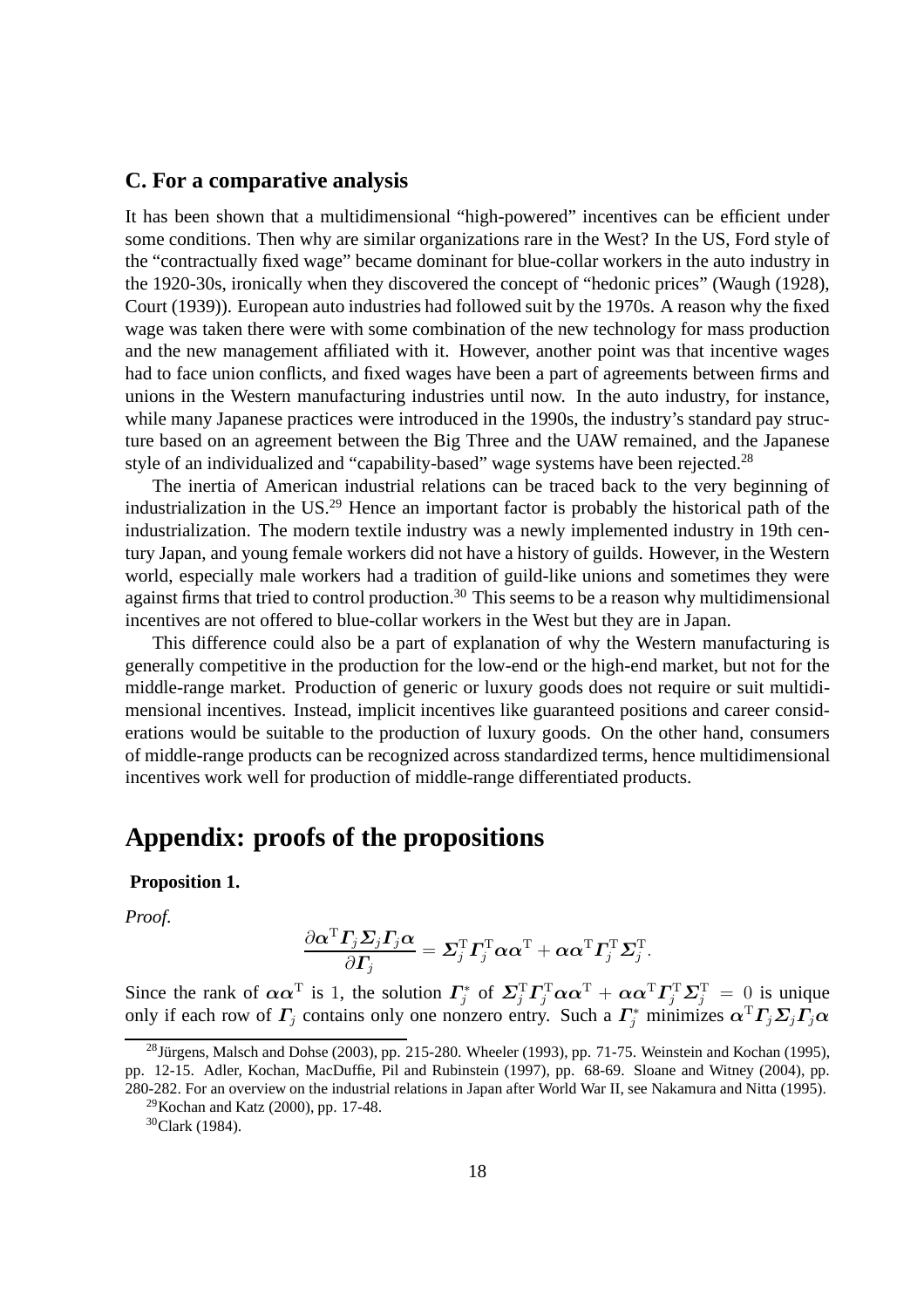only if each row of  $\Sigma_j$  contains only one nonzero entry. Since each dimension of  $\epsilon_j$  is positive, it means  $\Sigma_j$  must be diagonal, *i.e.*, each dimension of  $\epsilon_j$  must be independent to each other.  $\square$ 

## **Proposition 2.**

*Proof.* (*a*) By (7), if  $0 < \sigma_i^2 < +\infty$ , and if  $0 < \varsigma_i^2 < +\infty$ , then  $0 < \gamma_{ii} < 1$ , so that information both about the performance observed in the firm  $x_i$  and the price observed in the market  $\tilde{p}_i$  is utilized to determine the wage  $w$ .

(*b*) For the observed performance in the firm  $x(t)$ , as  $\sigma_i^2 \to +\infty$ ,  $\gamma_{ii} \to 0$ , where information only about the price  $\tilde{p}_i$  is utilized. As  $\sigma_i^2 \to 0$ ,  $\gamma_{ii} \to 1$ , where information only about the performance in the firm  $x_i$  is utilized. For the price vector  $p(t)$ , the proof is analogous.  $\Box$ 

#### **Proposition 3.**

*Proof.* (*a*) By (10),

$$
\alpha_1 = \frac{\left[ (\sigma_2^2 + \varsigma_2^2 + r \sigma_2^2 \varsigma_2^2 C_{22}) B_1 - r \sigma_2^2 \varsigma_2^2 B_2 C_{12} \right]}{(\sigma_2^2 + \varsigma_2^2) \left[ 1 + r \frac{\sigma_1^2 \varsigma_1^2}{\sigma_1^2 + \varsigma_1^2} C_{11} \right] + r \sigma_2^2 \varsigma_2^2 C_{22} + r^2 \sigma_2^2 \varsigma_2^2 \frac{\sigma_1^2 \varsigma_1^2}{\sigma_1^2 + \varsigma_1^2} (C_{11} C_{22} - C_{12}^2)}.
$$

Since  $C(t)$  is strictly convex  $(C_{11}C_{22} - C_{12}^2 > 0)$  and  $\sigma_1^2 \varsigma_1^2/(\sigma_2^2 + \varsigma_1^2)$  is strictly increasing in  $\sigma_1^2$  and in  $\varsigma_1^2$ ,  $\alpha_1$  decreases if  $\sigma_1^2$  and/or  $\varsigma_1^2$  increases. (*b*) By (10),

$$
\frac{\partial \alpha_1}{\partial \sigma_1} / \frac{\partial \alpha_1}{\partial \zeta_1} = \frac{\partial (\alpha_1 / \alpha_2)}{\partial \sigma_1} / \frac{\partial (\alpha_1 / \alpha_2)}{\partial \zeta_1} = \frac{\zeta_1^3}{\sigma_1^3}
$$

,

.

and

$$
\frac{\partial \alpha_1}{\partial \sigma_2} / \frac{\partial \alpha_1}{\partial \varsigma_2} = \frac{\partial (\alpha_1 / \alpha_2)}{\partial \sigma_2} / \frac{\partial (\alpha_1 / \alpha_2)}{\partial \varsigma_2} = \frac{\varsigma_2^3}{\sigma_2^3}
$$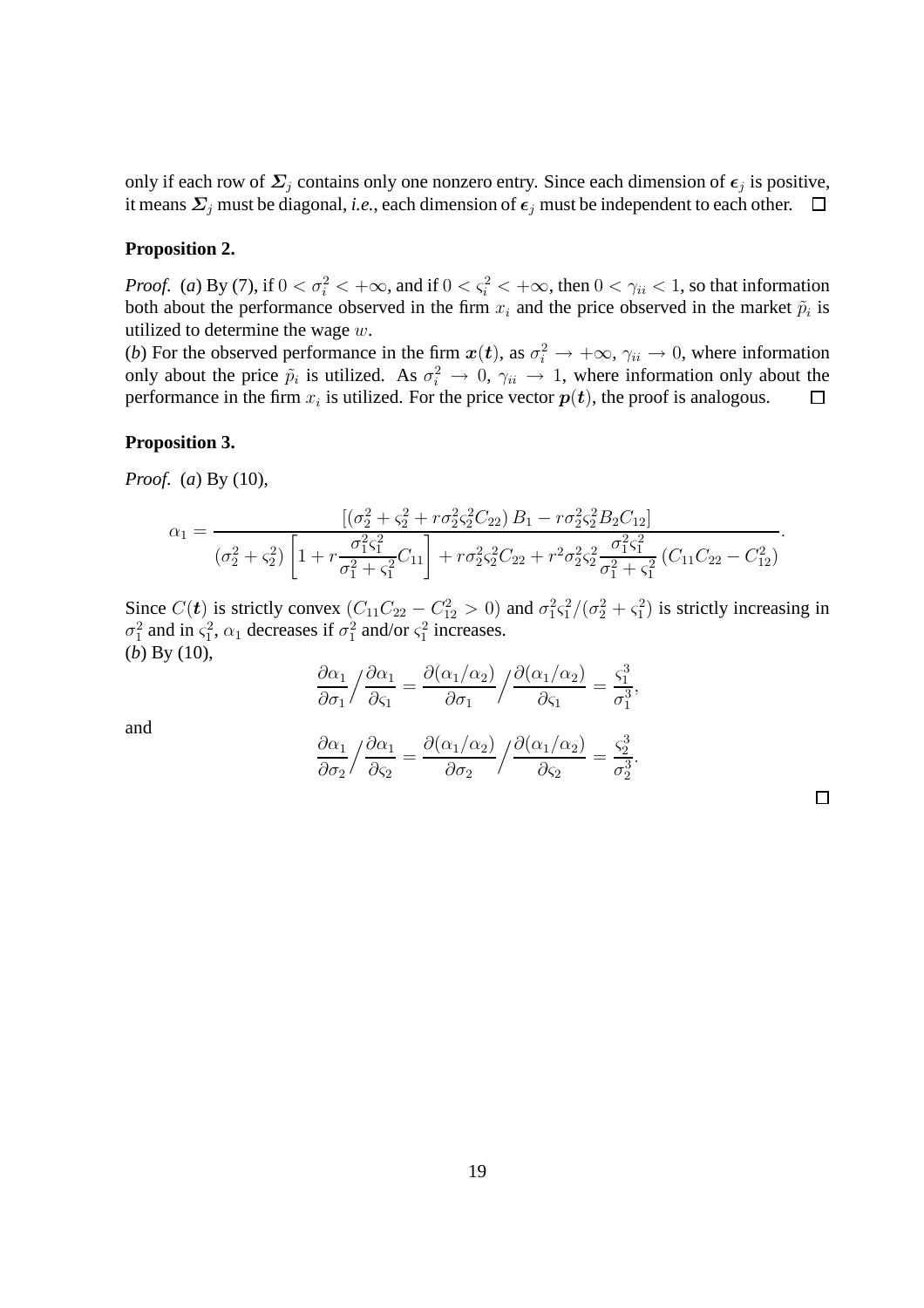## **References**

- **Adler, Paul S., Thomas A. Kochan, John Paul MacDuffie, Frits K. Pil, and Saul Rubinstein**, "United States: variations on a theme," in Thomas A. Kochan, Russell D. Lansbury, and John Paul MacDuffie, eds., *After lean production: eveloving employment practices in the world auto industry*, Cornel University Press, Ithaca, 1997, pp. 61–83.
- **Alchian, Armen and Harold Demsetz**, "Production, information costs, and economic organization," *The American Economic Review*, December 1972, *62* (2), 777–795.
- **Aoki, Masahiko**, *Information, incentives, and bargaining in the Japanese economy*, Cambrdige: Cambrdige University Press, 1988.
- **Baumol, William J.**, "Calculation of optimal product and retailer characteristics: the abstract product approach," *The Journal of Political Economy*, October 1967, *75* (5), 674–685.
- **Clark, Gregory**, "Authority and efficiency: the labor market and the managerial revolution of the late nineteenth century," *The Journal of Economic History*, December 1984, *44* (4), 1069–1083.
- **Coase, Ronald H.**, "The nature of the firm," *Economica*, November 1937, *new series 4* (16), 386–405.
- **Court, Andrew T.**, "Hedonic price indexes with automotive examples," in General Motors Corporation, ed., *The dynamics of automobile demand : based upon papers presented at a joint meeting of the American Statistical Association and the Econometric Society in Detroit, Michigan on December 27, 1938*, General Motors Corporation, New York, 1939, pp. 98–117.
- **Court, Louis M.**, "Entrepreneurial and consumer demand theories for commodity spectra: part I," *Econometrica*, April 1941a, *9* (2), 135–162.
- , "Entrepreneurial and consumer demand theories for commodity spectra: part II," *Econometrica*, July-October 1941b, *9* (3/4), 241–297.
- **Dewatripont, Mathias, Ian Jewitt, and Jean Tirole**, "The economics of career conserns, Part I: comparing information strucutures," *The Review of Ecoonmic Studies*, January 1999, *66* (1), 183–198.
- **Duran, Leo**, *Raw silk: a practical hand-book for the buyer*, New York: Silk Publishing Company, 1913.
- **Epple, Dennis**, "Hedonic prices and implicit markets: estimating demand and supply function for different products," *The Journal of Political Economy*, February 1987, *95* (1), 59–80.
- **Feltham, Gerald A. and Jim Xie**, "Performance measure congruity and diversity in multi-task Principal/Agent relations," *The Accounting Review*, July 1994, *69* (3), 429–453.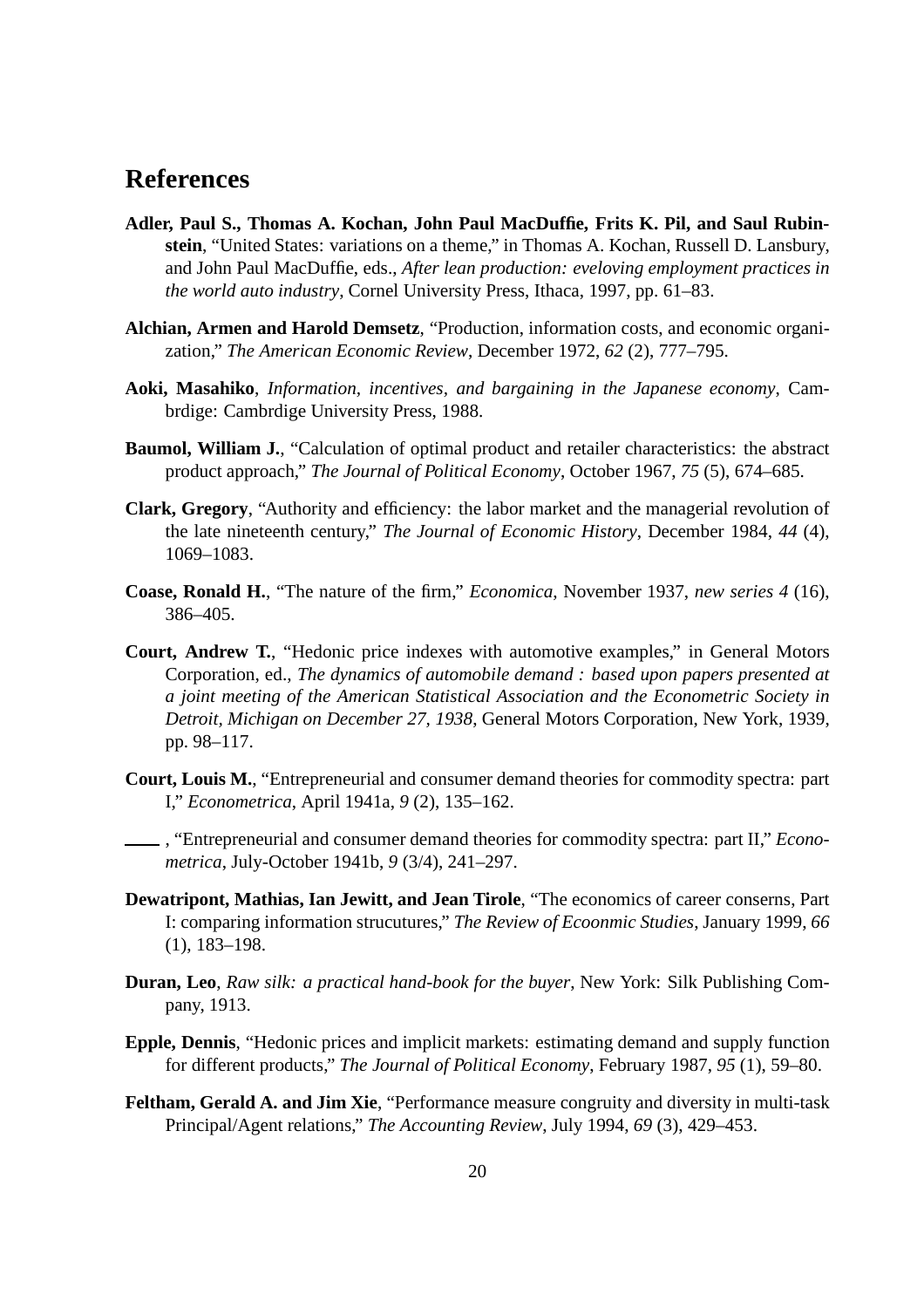- **Griliches, Zvi**, "Hedonic prices for automobiles: an econometric analysis of quality change," in The Price Statistics Review Committee of the National Bureau of Economic Research, ed., *The price statistics of the Federal government: review, appraisal, and recommendations: a report to the Office of Statistical Standards, Bureau of the Budget*, National Bureau of Economic Research, New York, 1961, pp. 137–196.
- **Holmstrom, Bengt**, "Moral hazard and observability," *The Bell Journal of Economics*, Spring 1979, *10* (1), 74–91.
- , "Moral hazard in teams," *The Bell Journal of Economics*, Autumn 1982a, *13* (2), 324– 340.
- , "Managerial incentive problems: a dynamic perspective," *The Review of Economic Studies*, January 1999, *66* (1), 169–182.
- **and Paul Milgrom**, "Aggregation and linearity in the provision of intertemporal incentives," *Econometrica*, 1987, *55* (2), 303–328.
- **and**  $\_\_\_\$ , "Multitask Principal-Agent analysis: incentive contracts, asset ownership, and job design," *The Journal of Law, Economics, and Organization*, January 1991, *7* (special issue), 24–52.
- **Hunter, Janet**, *Women and the labour market in Japan's industrializing economy: the textile industry before the Pacific War*, London: Routledge, 2003.
- **Jürgens, Ulrich, Thomas Malsch, and Knuth Dohse**, *Breaking from Taylorism: changing forms of work in the automobile industry*, Cambridge: Cambridge University Press, 2003.
- **Klein, Benjamin and Keith B. Leffler**, "The role of market forces in assuring contractual performance," *The Journal of Political Economy*, August 1981, *89* (4), 615–641.
- **, Robert G. Crawford, and Armen A. Alchian**, "Vertical integration, appropriable rents, and the competitive contracting process," *The Journal of Law and Economics*, October 1978, *21* (2), 297–326.
- **Kochan, Thomas A and Harry C. Katz**, *An introduction to collective bargaining and industrial relations*, 2 ed., Boston: MacGraw-Hill, 2000.
- **Lancaster, Kelvin J.**, "A new approach to consumer theory," *The Journal of Political Economy*, April 1966, *74* (2), 132–157.
- **Nakabayashi, Masaki**, *Kindai shihonshugi no soshiki: seishigyo no hatten ni okeru torihiki no tochi to seisan no kozo (An organization in modern capitalism: the governance of trade and the system of production in the development of the silk reeling industry)*, Tokyo: University of Tokyo Press, 2003.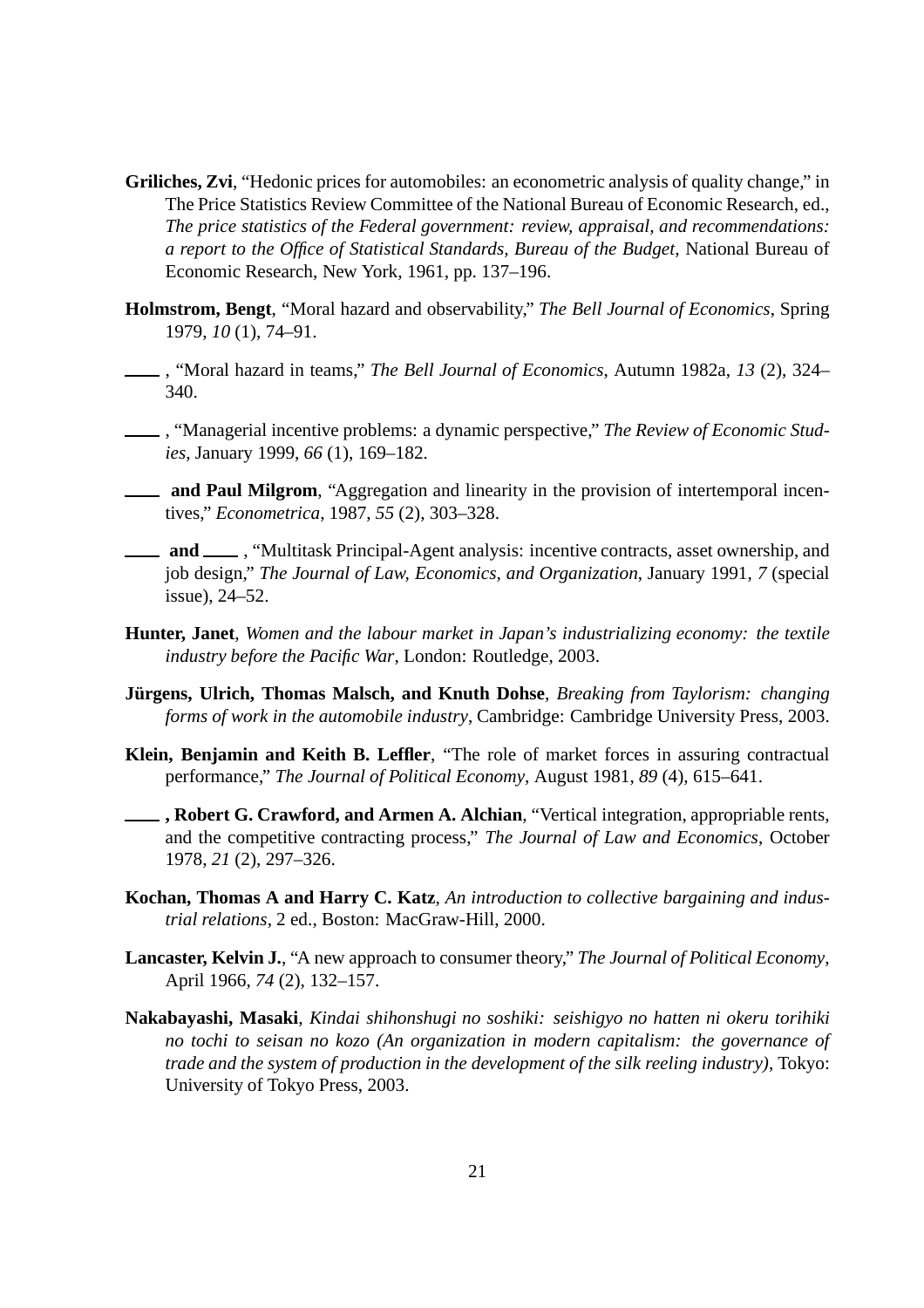, "The rise of a factory industry: silk reeling in Suwa, Nagano," in Masayuki Tanimoto, ed., *The role of traditional factors in Japanese industrialization: 1880-1920*, Oxford University Press, Oxford, forthcoming.

- **Nakamura, Keisuke and Michio Nitta**, "Developments in industrial relations and human resource practices in Japan," in Richard Locke, Thomas Kochan, and Michael Piore, eds., *Employment relations in a changing world economy*, The MIT Press, Cambridge, MA, 1995, pp. 325–358.
- **Preyra, Colin and George Pink**, "Balancing incentives in the compensation contracts of nonprofit hospital CEOs," *Journal of Health Economics*, 2001, *20*, 509–525.
- **Rosen, Sherwin**, "Hedonic prices and implicit markets: product differentiation in pure competition," *The Journal of Political Economy*, February 1974, *82* (1), 34–55.

, "Transactions costs and internal labor markets," *The Journal of Law, Economics, and Organization*, Spring 1988, *82* (1), 49–64.

- **Slade, Margaret E.**, "Multitask agency and contract choice: an empirical exploration," *International Economic Review*, May 1996, *37* (2), 465–486.
- **Sloane, Arthur and Fred Witney**, *Labor relations*, 11 ed., Upper Saddle River: Pearson Education, 2004.
- **Waugh, Frederick V.**, "Quality factors influencing vegetable prices," *The Journal of Farm Economics*, Apr 1928, *10* (2), 185–196.
- **Weinstein, Marc and Thomas Kochan**, "The limits of diffusion: recent developments in industrial relations and human resource practices in the United States," in Richard Locke, Thomas Kochan, and Michael Piore, eds., *Employment relations in a changing world economy*, The MIT Press, Cambridge, MA, 1995, pp. 1–31.
- **Wheeler, Hoyt N.**, "Industrial relations in the United States of America," in Greg J. Bamber and Russell D. Lansbury, eds., *International and comparative industrial relations: a study of industrialized market economies*, Routledge, London, 1993, pp. 55–99.
- **Williamson, Oliver E.**, *The economic institutions of capitalism: firms, markets, relational contracting*, New York: Free Press, 1985.
- **, Michael Wachter, and Jeffrey Harris**, "Understanding the employment relation: the analysis of idiosyncratic exchange," *The Bell Journal of Economics*, Spring 1975, *6* (1), 250–278.

## **Historical document**

"Kasaharagumi shiryo (Documents of Kasahara group)," held by Okaya Sanshi Hakubutsukan (The Silk Museum of Okaya), Okaya, Nagano Prefecture, Japan.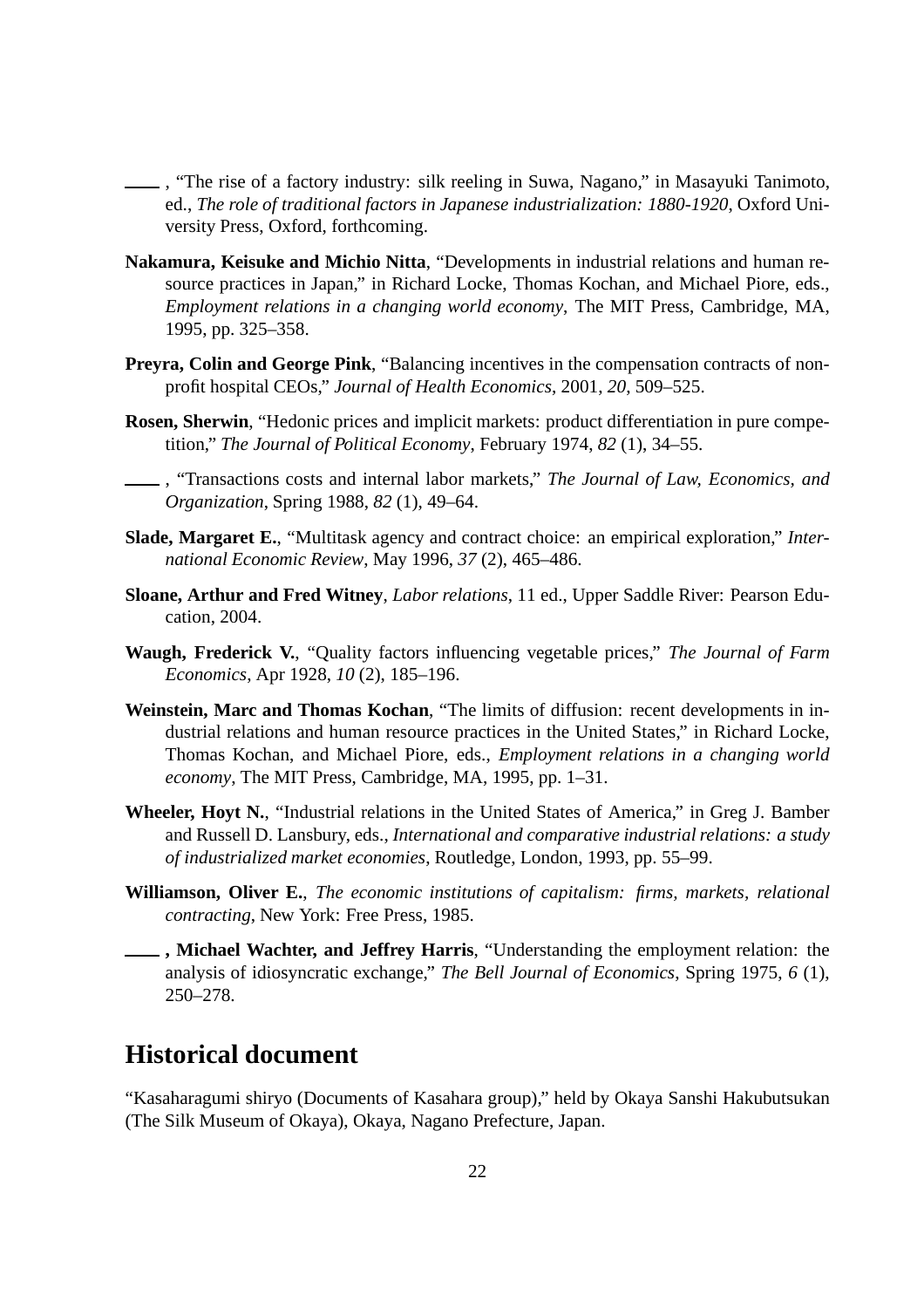Table 1 Wage in the Kasahara Fusakichi Factory, Suwa County, Nagano Prefecture.

year Number Distribution

|      | of      |         | average maximum minimum median |         |         | variance |          | kurtosis skewness |
|------|---------|---------|--------------------------------|---------|---------|----------|----------|-------------------|
|      | samples |         |                                |         |         |          |          |                   |
|      |         | sen per | sen per                        | sen per | sen per |          |          |                   |
|      |         | workday | workday                        | workday | workday |          |          |                   |
| 1897 | 138     | 18.067  | 32.042                         | 7.413   | 17.997  | 29.547   | 0.003    | 0.362             |
| 1901 | 163     | 20.898  | 44.098                         | 0.638   | 21.999  | 61.410   | 0.377    | $-0.034$          |
| 1904 | 191     | 22.521  | 53.983                         | 6.667   | 23.104  | 74.095   | 0.389    | 0.367             |
| 1905 | 199     | 20.040  | 46.415                         | 3.625   | 20.652  | 60.918   | 0.088    | 0.268             |
| 1906 | 150     | 23.196  | 49.549                         | 1.735   | 23.994  | 92.764   | $-0.341$ | 0.034             |
| 1907 | 228     | 23.191  | 52.140                         | 0.736   | 22.852  | 92.683   | 0.499    | 0.254             |
| 1908 | 251     | 22.931  | 59.780                         | 1.774   | 24.001  | 99.890   | 0.178    | 0.309             |
| 1909 | 351     | 22.682  | 58.235                         | 1.264   | 22.999  | 112.989  | $-0.229$ | 0.405             |
| 1910 | 351     | 26.083  | 60.229                         | 1.364   | 25.000  | 130.243  | $-0.258$ | 0.247             |
| 1911 | 343     | 23.450  | 66.998                         | 0.000   | 22.998  | 146.768  | $-0.001$ | 0.405             |
| 1912 | 88      | 23.779  | 47.996                         | 2.478   | 25.494  | 130.575  | $-1.062$ | $-0.023$          |
| 1913 | 83      | 23.209  | 60.000                         | 3.080   | 20.000  | 159.526  | 0.011    | 0.794             |

*Source* : Fusakichi Kasahara, "Seishi keisan bo" (Book for evaluation of silk reeling). Kasaharagumishiryo (Documents of Kasahara goroup).

*Notes:* "Wage" does not contain supplemental payment, which amounts to 5-10% of wage. 1 sen (0.01 yen) was approximately 0.5 cent of U.S. dollar. The number of samples is small in 1906, 1912, and 1913, because some books have been lost for those years. However, there is not any bias in distribution of performance depending on each book, so that this loss does not affect the rsult of estimation.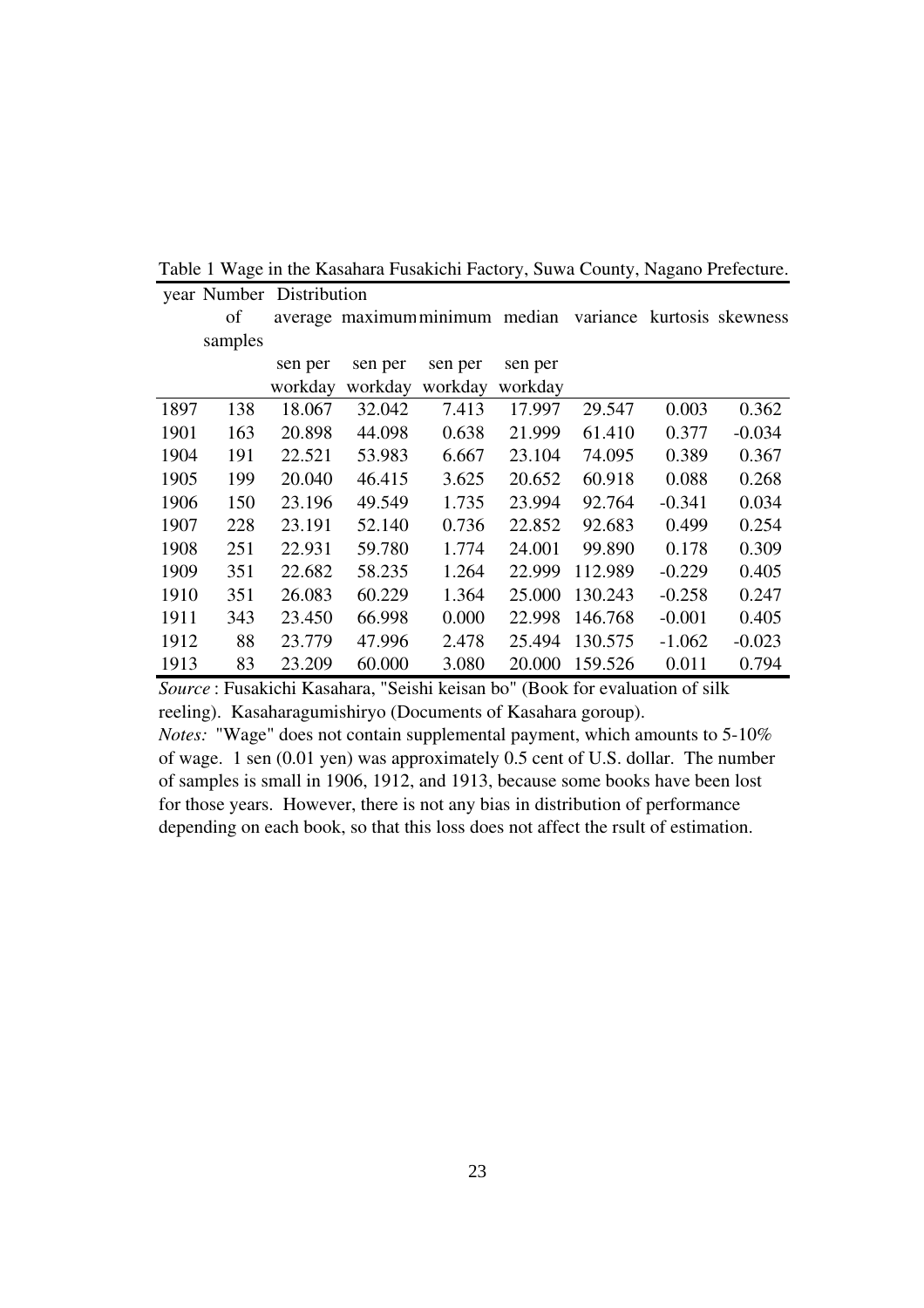Table 2 Wage and observed performance

*w*: Wage.  $\alpha = (\alpha_1, \alpha_2, \alpha_3, \alpha_4)$ : incentive vector.  $\mathbf{x} = (x_1, x_2, x_3, x_4)$ : signal of effort vector *t* in the firm, where  $x_1$ : *Labor productivity* .  $x_2$ : *Material productivity* .  $x_{3}$ : *Evenness of threads*.  $x_{4}$ : *Luster of threads*.  $\beta$ : transfer of surplus.

| year              | $\alpha_1$ | $\alpha_2$ | $\alpha_3$ | $\alpha_4$ | $\beta$ | standard | $R^2$ | $p$ value |
|-------------------|------------|------------|------------|------------|---------|----------|-------|-----------|
|                   |            |            |            |            |         | error    |       | for $F$   |
| 1897              | 0.777      | 0.209      |            |            | 0.000   | 0.031    | 0.681 | 0.000     |
| p value for $t$   | 0.000      | 0.000      |            |            | (0.000) |          |       |           |
| 1901              | 0.867      | 0.191      |            |            | 0.000   | 0.038    | 0.766 | 0.000     |
| $p$ value for $t$ | 0.000      | 0.000      |            |            | (0.000) |          |       |           |
| 1904              | 0.838      | 0.190      | 0.042      | 0.093      | 0.000   | 0.038    | 0.809 | 0.000     |
| $p$ value for $t$ | 0.000      | 0.000      | 0.209      | 0.005      | (0.000) |          |       |           |
| 1905              | 0.836      | 0.099      | 0.116      | 0.144      | 0.000   | 0.031    | 0.841 | 0.000     |
| $p$ value for $t$ | 0.000      | 0.001      | 0.000      | 0.000      | (0.000) |          |       |           |
| 1906              | 0.799      | 0.150      | 0.052      | 0.164      | 0.000   | 0.044    | 0.803 | 0.000     |
| p value for $t$   | 0.000      | 0.000      | 0.173      | 0.000      | (0.000) |          |       |           |
| 1907              | 0.848      | 0.019      | 0.010      | 0.155      | 0.000   | 0.047    | 0.762 | 0.000     |
| $p$ value for $t$ | 0.000      | 0.637      | 0.788      | 0.000      | (0.208) |          |       |           |
| 1908              | 0.794      | 0.143      | 0.114      | $-0.022$   | 0.000   | 0.048    | 0.777 | 0.000     |
| $p$ value for $t$ | 0.000      | 0.000      | 0.001      | 0.492      | (0.000) |          |       |           |
| 1909              | 0.860      | 0.073      | 0.173      | 0.016      | 0.000   | 0.037    | 0.883 | 0.000     |
| p value for $t$   | 0.000      | 0.001      | 0.000      | 0.436      | (0.000) |          |       |           |
| 1910              | 0.826      | 0.191      | 0.088      | $-0.046$   | 0.000   | 0.049    | 0.821 | 0.000     |
| p value for $t$   | 0.000      | 0.000      | 0.001      | 0.075      | (0.000) |          |       |           |
| 1911              | 0.826      | 0.192      | 0.084      | 0.035      | 0.000   | 0.047    | 0.850 | 0.000     |
| $p$ value for $t$ | 0.000      | 0.000      | 0.000      | 0.129      | (0.000) |          |       |           |
| 1912              | 0.754      | 0.176      | $-0.007$   | 0.033      | 0.000   | 0.058    | 0.762 | 0.000     |
| $p$ value for $t$ | 0.000      | 0.006      | 0.912      | 0.619      | (0.002) |          |       |           |
| 1913              | 0.780      | 0.202      | 0.030      | 0.079      | 0.000   | 0.051    | 0.846 | 0.000     |
| $p$ value for $t$ | 0.000      | 0.000      | 0.572      | 0.160      | (0.000) |          |       |           |

 $w = \alpha_1 x_1 + \alpha_2 x_2 + \alpha_3 x_3 + \alpha_4 x_4 + \beta.$ 

*Source* : Fusakichi Kasahara, "Seishi keisan bo."

*Notes*: Coeffecients are the results of a standadized linear regression so that the transfer  $\beta$  is normalized as 0. The p value for t of  $\beta$  is from an

unstandardized regression. The number of samples is the same as on Table 1.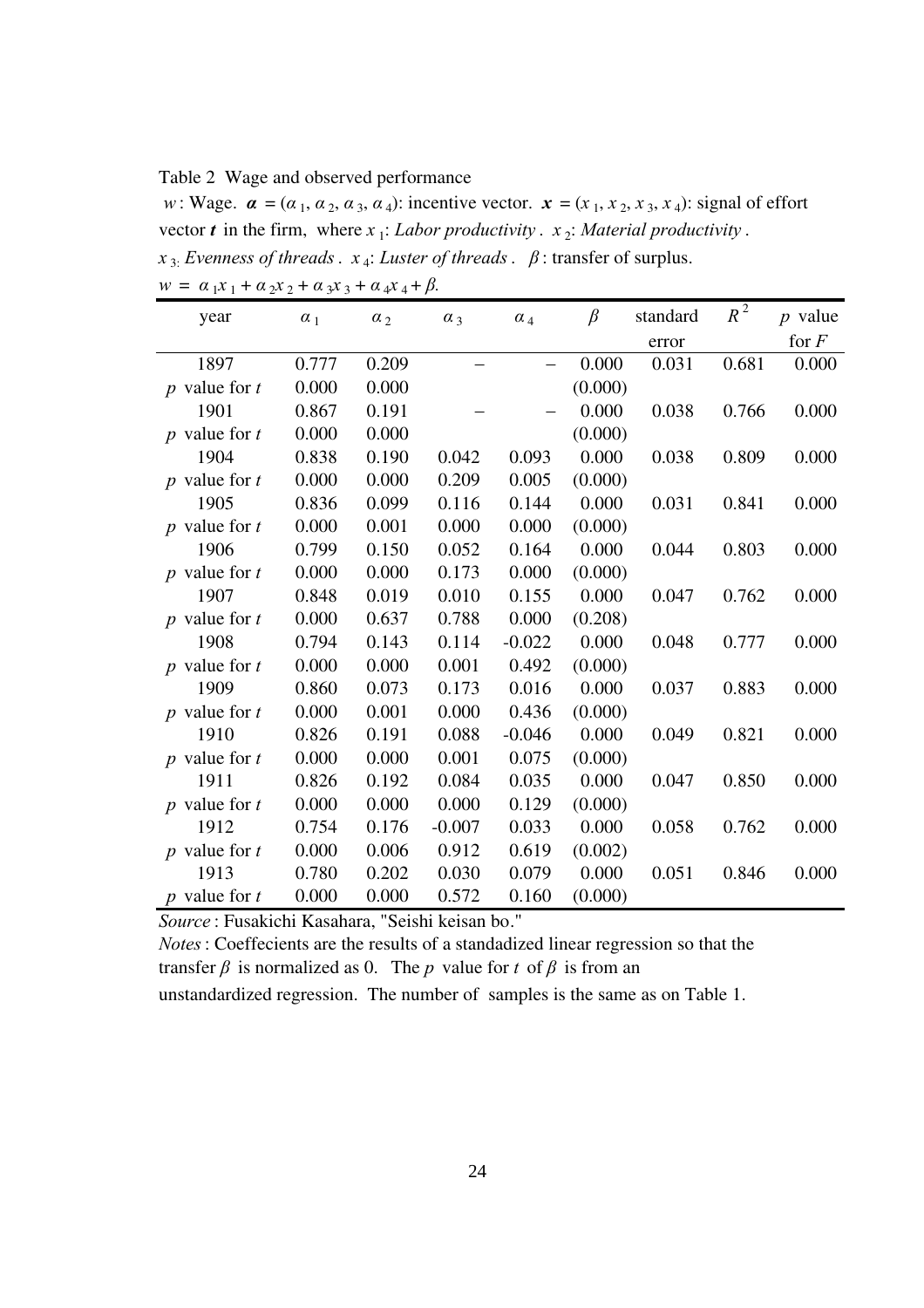Table 3-*a* Optimization of effort vector *t* (*Labor productivity-Material productivity* plane) *x*<sub>1</sub>: *Labor productivity* . *x*<sub>2</sub>: *Material productivity* .

| year              | $\eta_1$ | $\eta_2$ | standard | $R^2$ | $p$ value |
|-------------------|----------|----------|----------|-------|-----------|
|                   |          |          | error    |       | for $F$   |
| 1897              | $-0.116$ | 0.000    | 0.404    | 0.013 | 0.177     |
| $p$ value for $t$ | 0.177    | (0.000)  |          |       |           |
| 1901              | 0.035    | 0.000    | 0.467    | 0.001 | 0.661     |
| $p$ value for $t$ | 0.661    | (0.000)  |          |       |           |
| 1904              | $-0.212$ | 0.000    | 0.446    | 0.045 | 0.003     |
| $p$ value for $t$ | 0.003    | (0.000)  |          |       |           |
| 1905              | $-0.299$ | 0.000    | 0.403    | 0.089 | 0.000     |
| $p$ value for $t$ | 0.000    | (0.000)  |          |       |           |
| 1906              | $-0.539$ | 0.000    | 0.365    | 0.290 | 0.000     |
| $p$ value for $t$ | 0.000    | (0.000)  |          |       |           |
| 1907              | $-0.713$ | 0.000    | 0.700    | 0.509 | 0.000     |
| $p$ value for $t$ | 0.000    | (0.000)  |          |       |           |
| 1908              | $-0.471$ | 0.000    | 0.261    | 0.221 | 0.000     |
| $p$ value for $t$ | 0.000    | (0.000)  |          |       |           |
| 1909              | $-0.468$ | 0.000    | 0.257    | 0.219 | 0.000     |
| $p$ value for $t$ | 0.000    | (0.000)  |          |       |           |
| 1910              | $-0.386$ | 0.000    | 0.224    | 0.149 | 0.000     |
| $p$ value for $t$ | 0.000    | (0.000)  |          |       |           |
| 1911              | $-0.359$ | 0.000    | 0.270    | 0.129 | 0.000     |
| $p$ value for $t$ | 0.000    | (0.000)  |          |       |           |
| 1912              | $-0.563$ | 0.000    | 0.249    | 0.317 | 0.000     |
| $p$ value for $t$ | 0.000    | (0.000)  |          |       |           |
| 1913              | $-0.338$ | 0.000    | 0.400    | 0.114 | 0.002     |
| $p$ value for $t$ | 0.002    | (0.000)  |          |       |           |

 $x_2 = \eta_1/x_1 + \eta_2$ .

*Source* : Fusakichi Kasahara, "Seishi keisan bo." *Notes*: Coefficients are the results of standardized linear regression while the *p* value for *t* of  $\eta_2$  is from an unstandardized regression. The number of samples is the same as on Table 1.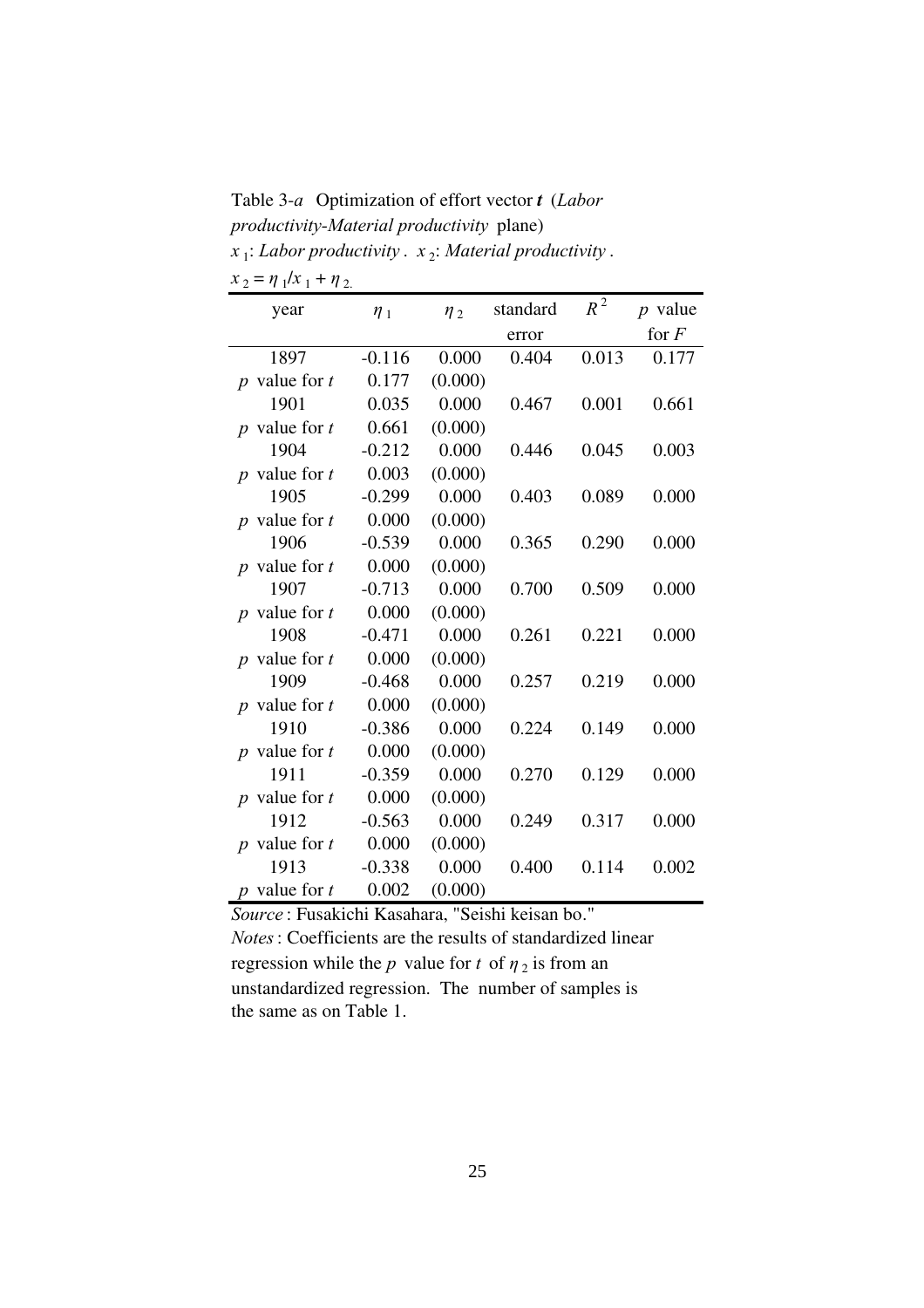Table 3-*b* Optimization of effort vector *t* (*Labor productivity-Evenness of threads* plane) *x* 1 : *Labor productivity* . *x* <sup>3</sup> : *Evenness of threads*.

| $x_3 = \eta_1/x_1 + \eta_2$ .                             |          |          |          |       |           |
|-----------------------------------------------------------|----------|----------|----------|-------|-----------|
| Year                                                      | $\eta_1$ | $\eta_2$ | standard | $R^2$ | $p$ value |
|                                                           |          |          | error    |       | for $F$   |
| 1904                                                      | $-0.156$ | 0.000    | 0.000    | 0.024 | 0.032     |
| $p$ value for $t$                                         | 0.032    | (0.000)  |          |       |           |
| 1905                                                      | $-0.383$ | 0.000    | 0.000    | 0.147 | 0.000     |
| $p$ value for $t$                                         | 0.000    | (0.000)  |          |       |           |
| 1906                                                      | $-0.270$ | 0.000    | 0.000    | 0.073 | 0.001     |
| $p$ value for $t$                                         | 0.001    | (0.000)  |          |       |           |
| 1907                                                      | $-0.589$ | 0.000    | 0.000    | 0.347 | 0.000     |
| $p$ value for $t$                                         | 0.000    | (0.000)  |          |       |           |
| 1908                                                      | $-0.150$ | 0.000    | 0.000    | 0.023 | 0.017     |
| $p$ value for $t$                                         | 0.017    | (0.000)  |          |       |           |
| 1909                                                      | $-0.216$ | 0.000    | 0.000    | 0.047 | 0.000     |
| $p$ value for $t$                                         | 0.000    | (0.000)  |          |       |           |
| 1910                                                      | $-0.266$ | 0.000    | 0.000    | 0.071 | 0.000     |
| $p$ value for $t$                                         | 0.000    | (0.000)  |          |       |           |
| 1911                                                      | $-0.132$ | 0.000    | 0.000    | 0.017 | 0.015     |
| $p$ value for $t$                                         | 0.015    | (0.000)  |          |       |           |
| 1912                                                      | $-0.094$ | 0.000    | 0.000    | 0.009 | 0.384     |
| $p$ value for $t$                                         | 0.384    | (0.014)  |          |       |           |
| 1913                                                      | $-0.071$ | 0.000    | 0.000    | 0.005 | 0.523     |
| $p$ value for $t$<br>$\overline{E}$ 1'1' $\overline{V}$ 1 | 0.523    | (0.207)  |          |       |           |

*Source* : Fusakichi Kasahara, "Seishi keisan bo." *Notes*: Coefficients are the results of standardized linear regression while the *p* value for *t* of  $\eta_2$  is from an unstandardized regression. The number of samples is the same as on Table 1.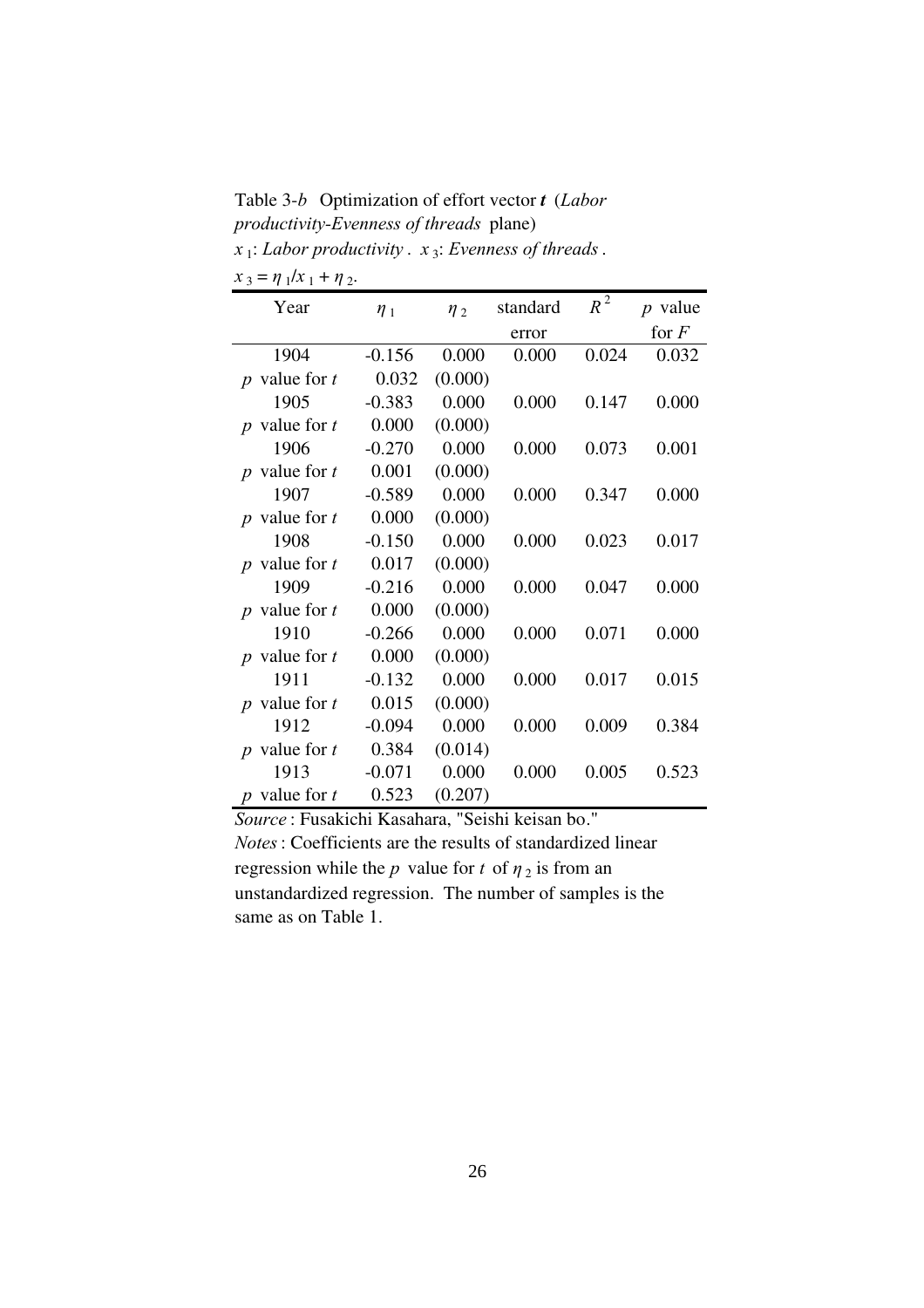Table 3-*c* Optimization of effort vector *t* (*Labor productivity-Luster of threads* plane) *x* 1 : *Labor productivity* . *x* <sup>4</sup> : *Luster of threads*.

| $x_4 = \eta_1/x_1 + \eta_2.$ |  |  |
|------------------------------|--|--|
|------------------------------|--|--|

| year              | $\eta_1$ | $\eta$ <sub>2</sub> | standard | $R^2$ | $p$ value |
|-------------------|----------|---------------------|----------|-------|-----------|
|                   |          |                     | error    |       | for $F$   |
| 1904              | $-0.003$ | 0.000               | 0.012    | 0.000 | 0.970     |
| $p$ value for $t$ | 0.970    | (0.103)             |          |       |           |
| 1905              | 0.017    | 0.000               | 0.015    | 0.000 | 0.816     |
| $p$ value for $t$ | 0.816    | (0.000)             |          |       |           |
| 1906              | 0.035    | 0.000               | 0.008    | 0.001 | 0.675     |
| $p$ value for $t$ | 0.675    | (0.027)             |          |       |           |
| 1907              | 0.027    | 0.000               | 0.011    | 0.001 | 0.682     |
| $p$ value for $t$ | 0.682    | (0.267)             |          |       |           |
| 1908              | $-0.154$ | 0.000               | 0.014    | 0.024 | 0.015     |
| $p$ value for $t$ | 0.015    | (0.174)             |          |       |           |
| 1909              | $-0.106$ | 0.000               | 0.014    | 0.011 | 0.047     |
| $p$ value for $t$ | 0.047    | (0.001)             |          |       |           |
| 1910              | $-0.339$ | 0.000               | 0.012    | 0.115 | 0.000     |
| $p$ value for $t$ | 0.000    | (0.000)             |          |       |           |
| 1911              | $-0.214$ | 0.000               | 0.014    | 0.046 | 0.000     |
| $p$ value for $t$ | 0.000    | (0.852)             |          |       |           |
| 1912              | $-0.431$ | 0.000               | 0.013    | 0.186 | 0.000     |
| p value for $t$   | 0.000    | (0.029)             |          |       |           |
| 1913              | $-0.492$ | 0.000               | 0.010    | 0.242 | 0.000     |
| $p$ value for $t$ | 0.000    | (0.000)             |          |       |           |

*Source* : Fusakichi Kasahara, "Seishi keisan bo." *Notes*: Coefficients are the results of standardized linear regression while the *p* value for *t* of  $\eta_2$  is from an unstandardized regression. The number of sumples is the same as on Table 1.